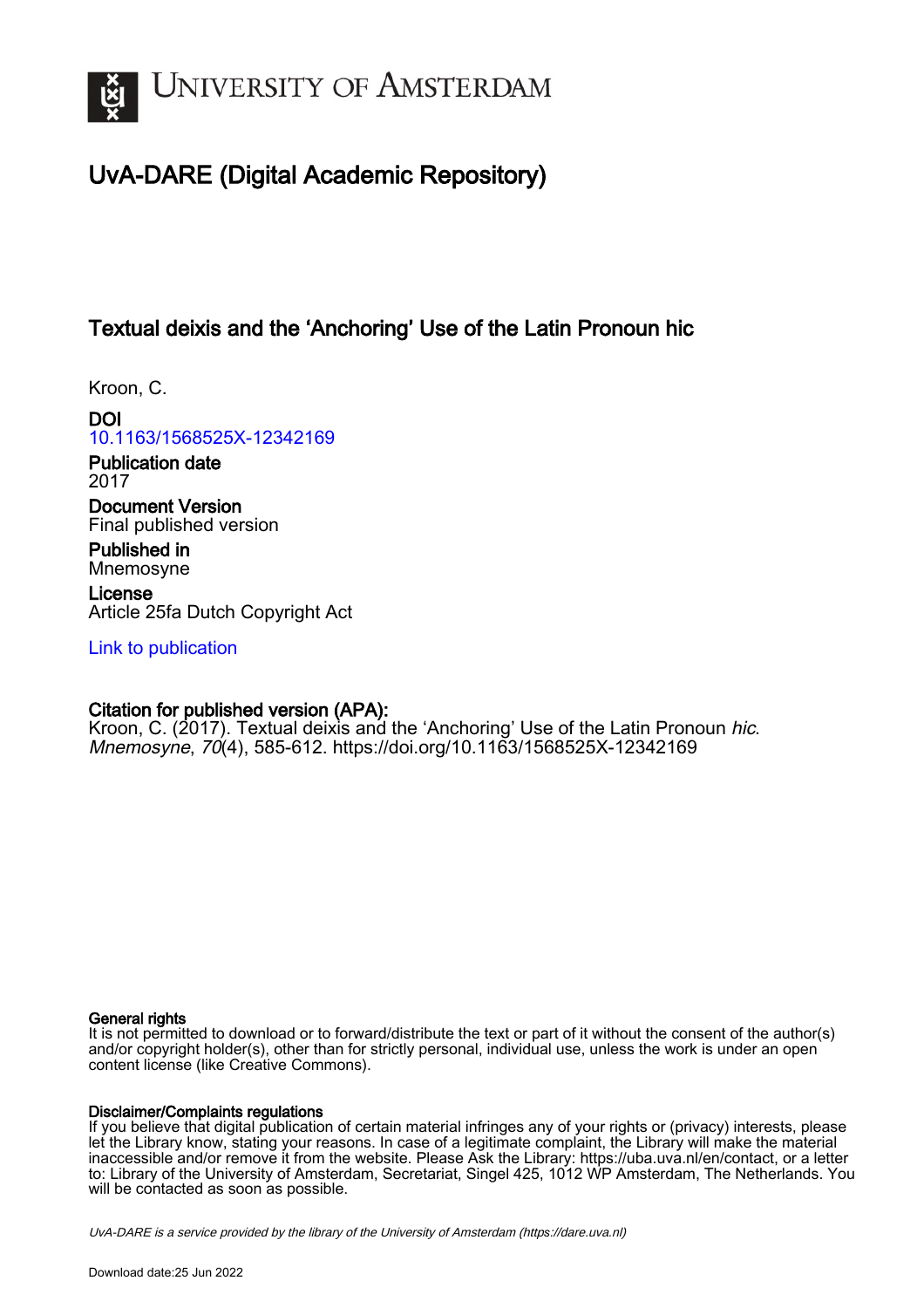

## **Textual Deixis and the 'Anchoring' Use of the Latin Pronoun** *hic*

*Caroline Kroon*

The Amsterdam Centre of Ancient Studies and Archaeology, University of Amsterdam *c.h.m.kroon@uva.nl*

Received: August 2015; accepted: November 2015

### **Abstract**

This article evaluates the results of prior research on anaphoric reference in Latin, and tries to account for the various observations within a single explanatory framework. This framework combines insights from cognitive linguistic theory and from ongoing empirical research on the linguistic marking of discourse organization in Latin. After a brief discussion of recent cognitive linguistic views on the relation between deixis and anaphora, I concentrate on the various uses of the Latin demonstrative *hic* in Virgil's *Aeneid*. The examples discussed show that *hic*'s deictic aspect of proximity can be discerned in all its uses, the variety of which can best be described in terms of a 'cline', running from canonical deixis to canonical anaphora. It is argued that in its anaphoric use, Latin *hic* behaves as a linguistic 'anchoring' device, and is used as part of a communicative strategy referred to as *'reculer pour mieux sauter'*.

## **Keywords**

discourse organization – linguistic anchoring devices – deixis and anaphora – anaphoric pronouns – Latin *hic*

#### **1 Introduction**

One of the central issues in the study of anaphora is concerned with the problem of anaphoric distribution in discourse. In general, languages have various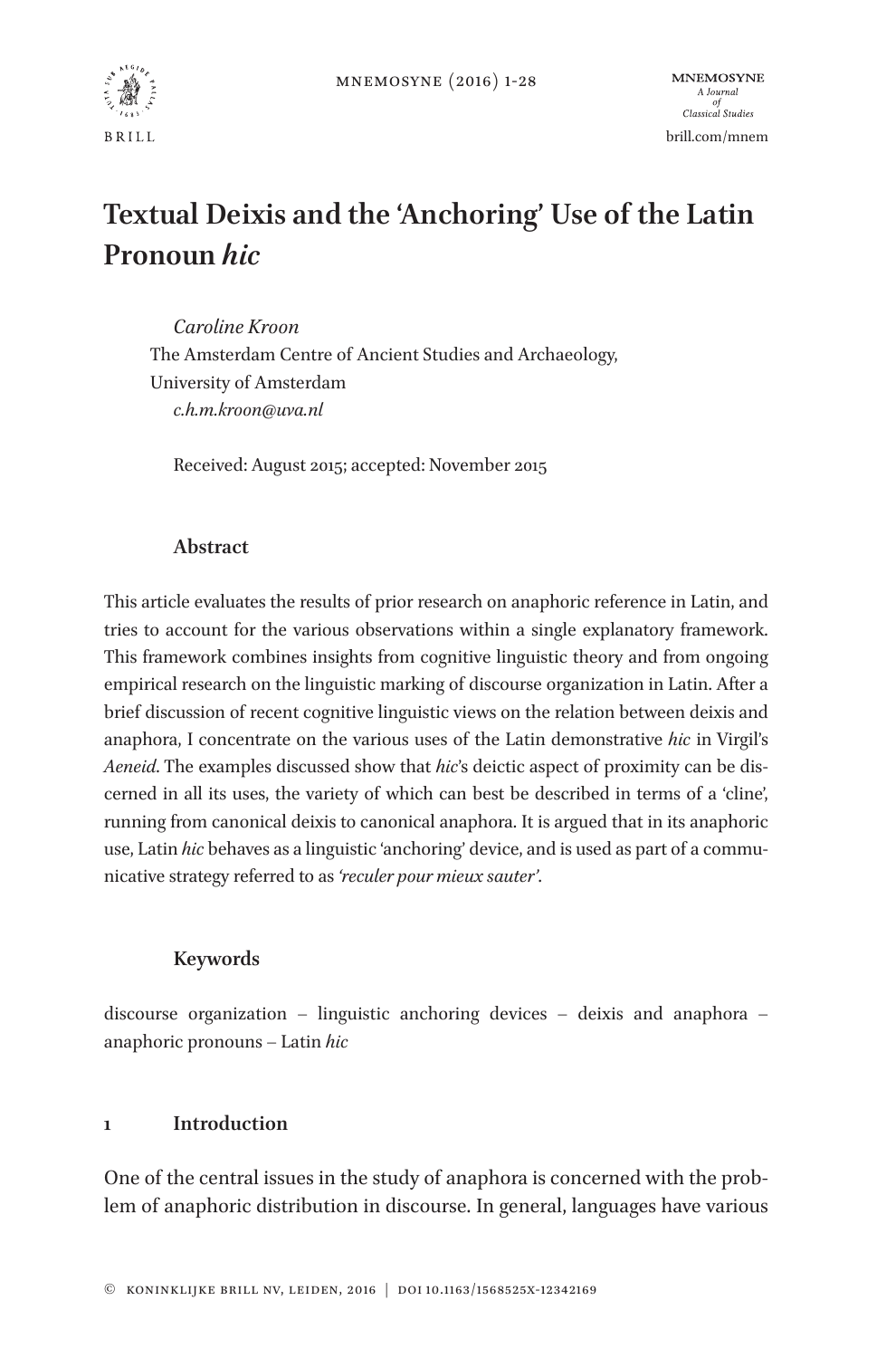devices to establish reference to a given entity (e.g. definite noun phrases, various types of demonstrative and anaphoric pronouns, zero expression), but what factors exactly determine the speaker's choice of an appropriate anaphoric form in an actual discourse situation, is still a matter of debate. As for Latin, the rise of discourse functional and cognitive linguistic approaches has provided a considerable number of new insights into the workings of anaphoric reference and the referential forms available, which, in turn, have given rise to interesting new research questions.1 Although it is generally agreed in the studies involved that understanding anaphoric reference requires an analysis which takes the wider linguistic context into consideration, and that referential choice may be somehow dependent on the activation level of the referent in the memory of speaker and addressee (according to the assumed principle that the more firmly a referent is established in the prior discourse, the less elaborate or 'heavy' coding material it requires), $2$  it remains difficult to fully explain, let alone predict, the distribution of the specific anaphoric forms in examples like (1) below.

| (1) | laurus erat tecti medio in penetralibus altis   |    |
|-----|-------------------------------------------------|----|
|     | sacra comam multosque metu servata per annos,   | 60 |
|     | quam pater inventam, primas cum conderet arces, |    |
|     | ipse ferebatur Phoebo sacrasse Latinus,         |    |
|     | Laurentisque ab ea nomen posuisse colonis.      |    |
|     | huius apes summum densae (mirabile dictu)       |    |
|     | stridore ingenti liquidum trans aethera vectae  | 65 |
|     | obsedere apicem. (Verg. A. 7.59-66)             |    |
|     |                                                 |    |

In the midst of the palace, in the high inner courts, stood *a laurel* of sacred foliage, preserved in awe through many years, *which* lord Latinus himself was said to have founded and dedicated to Phoebus, when he built his first towers; and from *it* he gave his settlers their name Laurentes. In the top of *this* tree, wondrous to tell, settled a dense swarm of bees, borne with loud humming across the liquid air.3

<sup>1</sup> See especially Bolkestein 2000, which contains a useful overview of earlier research and sets the agenda for future research. More recent studies are e.g. Bolkestein 2002; Pinkster 2005; Joffre 2010; Kroon 2009, 2010.

<sup>2</sup> This principle has been formulated on the basis of e.g. the seminal study by Givón 1983. For comparable views within the framework of Accessibility Theory, see Ariel 1990, 2001.

<sup>3</sup> The translations of the examples in this article are mostly taken from the editions of the Loeb Classical Library, with slight adaptations where needed.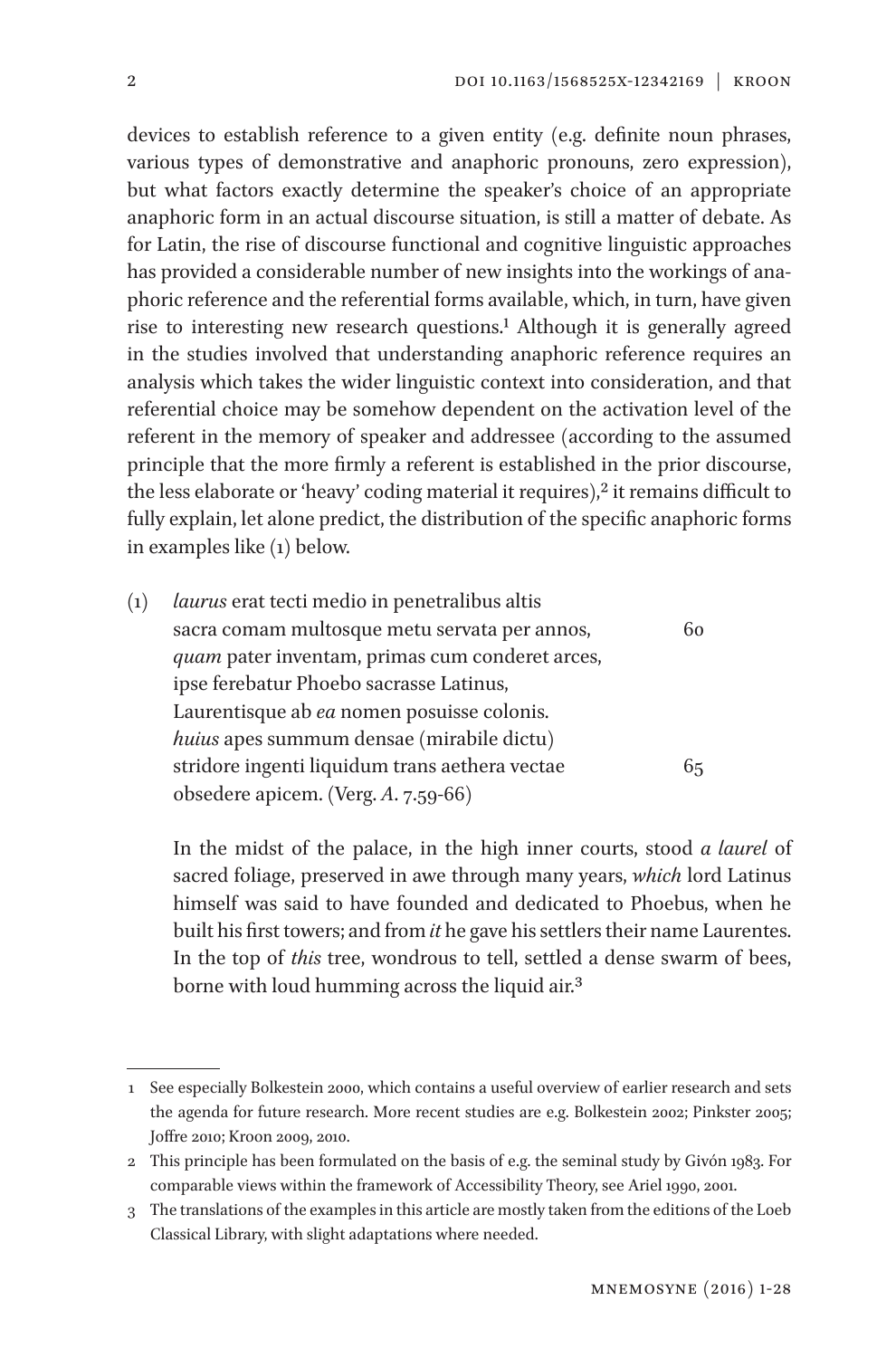In this example the new discourse topic *laurus* ('laurel tree') is expressed, as expected, by means of a full nominal phrase (NP), emphatically placed at the beginning of the clause and verse. The two anaphoric forms that are subsequently chosen for further reference to the tree (the relative pronoun *quam*, and the anaphoric pronoun *ea*) seem to be in accordance with the activation level theory referred to above. However, the use of the relatively 'heavy' demonstrative pronoun *huius*, following on the relatively 'light' anaphoric pronoun *ea*, seems to be at odds with those activation level theories which define the accessibility of a referent in terms of topic continuity and referential distance, that is, theories with a strictly text-linear assessment of the degree of accessibility. As already observed by Bolkestein 2000, in order to understand the distribution of anaphoric forms in examples like (1), and especially the use of *huius* in line 64, we obviously need a more sophisticated definition of 'accessibility' or 'activation level', based on a more sophisticated idea of how discourse is organized, both in a linear way (involving the linear information structure of a text) and in a hierarchical way (involving the rhetorical-hierarchical structure of a text as it is construed from increasingly larger functional units of discourse).

This article is meant to illustrate how recent developments in the field of (cognitive) discourse linguistics can be of use in furthering our understanding of the Latin system of anaphoric reference, and of referential choice in actual discourse situations. More specifically, I will investigate the use of the Latin demonstrative *hic* ('this (one)') as an anaphoric device in narrative discourse, thereby incorporating the results of earlier research, especially by Bolkestein 2000, de Jong 1996, Pennell Ross 1996, Joffre 2010, and Kroon 2010. I will try to account for the various observations on *hic* in these studies within a single explanatory framework, based on recent theoretical views on anaphora and on ongoing empirical research on discourse phenomena and discourse organization in Latin texts.

The discussion will inevitably address the much disputed issue of the specific contribution of the semantic deictic aspect of 'proximity' of *hic* in its so-called anaphoric, intra-textual use. By applying insights from recent cognitive linguistic theories to a specific corpus of Latin narrative texts, I will show that the anaphoric, intra-textual use of *hic* is essentially related to its deictic, extra-textual use. This view will be corroborated by pointing to an intermediate group of instances in my corpus that appear to display characteristics of both uses. By looking at instances of anaphoric *hic* in actual discourse I intend, moreover, to provide answers to such questions as what types of structures and concepts we need in our discourse theories in order to account for the use of anaphoric *hic* in the Latin corpus involved. As such, the article can be seen as the counterpart of my earlier study on the Latin demonstrative *ille* (Kroon 2009), which can also be used as an anaphoric device, but which, on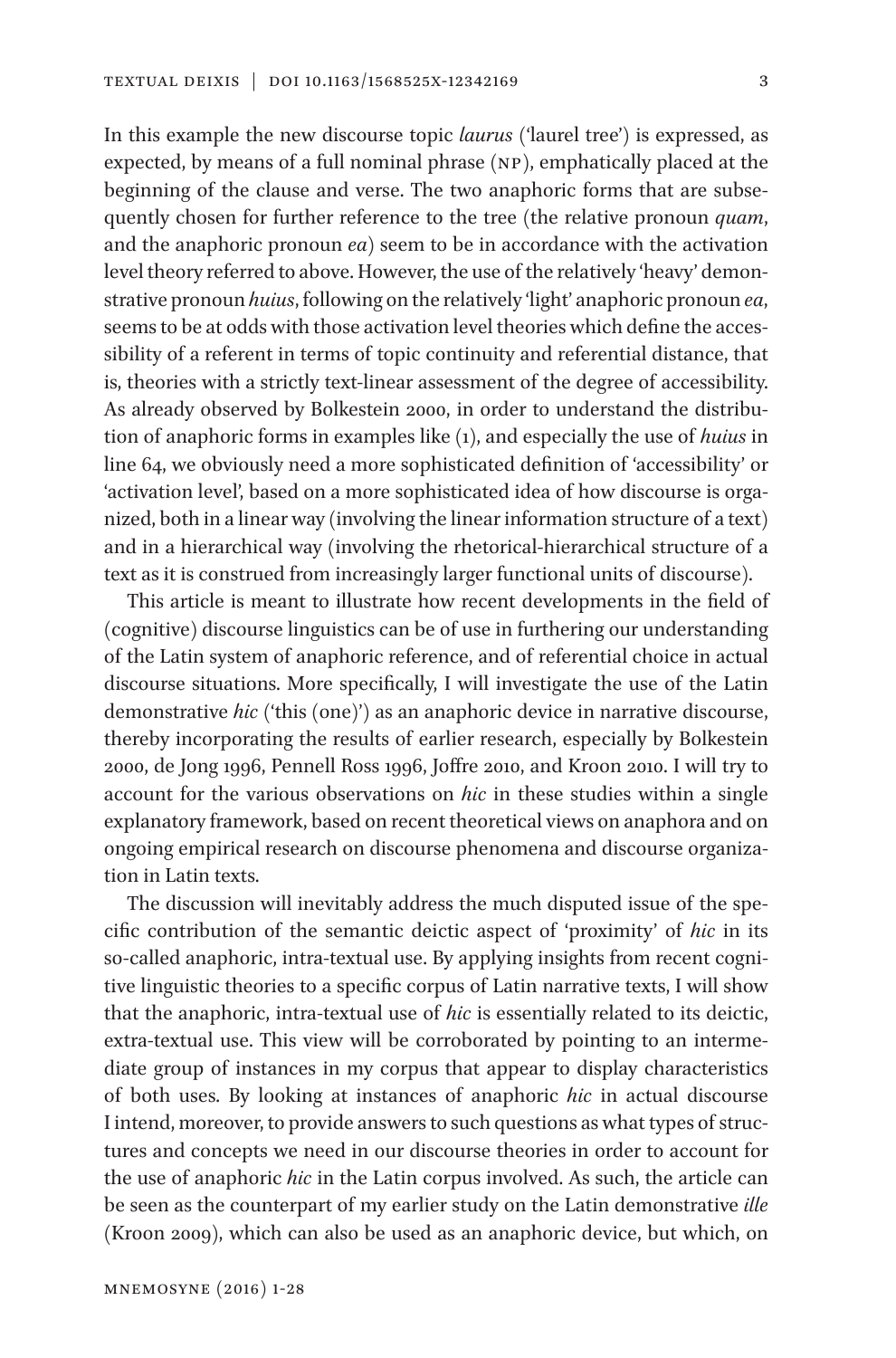account of its different deictic orientation ('remoteness' instead of 'proximity'), appears to be used in markedly different discourse constellations.

Previous research on anaphoric reference and referential choice in Latin has been based mainly on Caesar, or on prose in general. The present article seeks to evaluate and complement the existing picture by extending the research to Latin epic poetry, a genre that has not yet been systematically taken into account as far as anaphoric reference is concerned, but has recently been studied intensively for other discourse phenomena (mainly the use of tenses), and for issues of discourse organization in general.<sup>4</sup> The text corpus underlying the observations in the present article consists of Virgil's *Aeneid*, and of a number of stories taken from Ovid's *Metamorphoses*.5 Since I am particularly interested in the anaphoric use of *hic* in narratives, I left out of my investigations all instances of *hic* in (non-narrative) speeches. I did include instances of *hic* in indirect speech, but these appeared to be infrequent. Both the adnominal (adjectival) and the pronominal (substantival) instances of *hic* were taken into account. In the discussion below I will focus on the use of *hic* in Virgil, with references to Ovid where applicable.

#### **2 Theoretical Preliminaries**

In Joffre 2010 it is claimed that the opposition between *hic* and *ille* in their anaphoric, textual use cannot be explained in terms of different positions on a spatio-temporal proximity scale, with *hic* referring to an antecedent that is at a short distance in the text, and *ille* to an antecedent that is at a more remote distance. Rather, according to her, they signal the way in which the speaker construes his discourse, *hic* being an indicator of continuity, *ille* of rupture: "la deixis ne sert pas à decrier la réalité, mais à indiquer la manière dont l'énonciateur organise son discours" (Joffre 2010, 571). Although I basically agree with this description, which, in various wordings, has also been put forward in earlier studies on Latin anaphora (especially de Jong 1996, Pennell Ross 1996, and Bolkestein 2000), I intend to give a slightly more nuanced account of the matter, which, in contrast to Joffre's account, does full justice to the deictic aspects of the demonstratives, by applying them to other dimensions than that

<sup>4</sup> E.g. Pinkster 1999; Adema 2005, 2007, 2008; Kroon 2007, 2010; Torrego 2010.

<sup>5</sup> The Ovid sample contains the following ten stories from books 2, 4, 6, and 8: Mercury, Herse and Aglauros *Met.* 2.708-832; Pyramus and Thisbe *Met.* 4.55-166; Hermaphroditus and Salmacis *Met.* 4.288-388; Niobe *Met*. 6.146-312; Lycian Farmers *Met.* 6.313-381; Procne and Philomela *Met.* 6.424-674; Scylla and Minos *Met.* 8.6-151; Althaea and Meleager *Met.* 8.414-532; Philemon and Baucis *Met.* 8.611-724; Erysichthon *Met.* 8.738-878.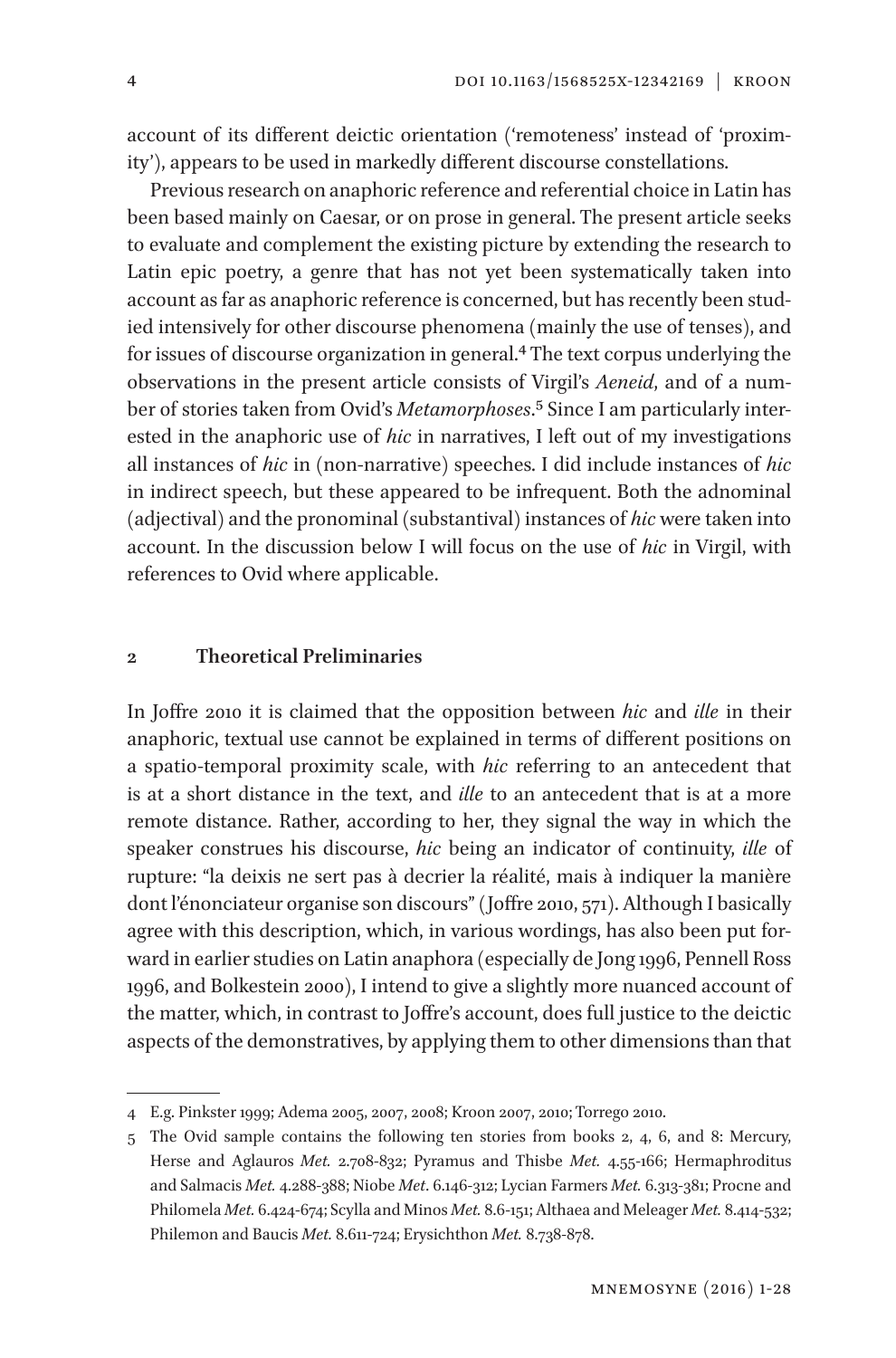of strict (text-linear) referential distance.<sup>6</sup> In order to do so, first some theoretical preliminaries may be in order.

#### **2.1** *Deixis, Anaphora, and Anadeixis*

Following de Jong 1996, and in contrast with Joffre 2010, I claim that the more specific deictic aspect of proximity can also be discerned in the textual, anaphoric uses of *hic*. This view is in accordance with current cognitive linguistic theory, which assumes that canonical deixis on the one hand, and anaphora on the other, are not to be seen as mutually exclusive procedure types, but as special instances on a *cline of indexical reference*. Cornish 2010, 2011 distinguishes between three, interrelated, referring procedures with an indexical function:<sup>7</sup>

*Referring procedures with an 'indexical' function* (Cornish 2010, 2011)

- (i) canonical anaphora
- (ii) canonical deixis
- (iii) anadeixis

Canonical anaphora and canonical deixis can be seen as the opposite ends of a scale of indexicality, with anadeixis occupying a midway position in between these two extremes.

canonical deixis anadeixis canonical anaphora

*Canonical anaphora*, as expressed by, for instance, the Latin pronoun *is* and by zero pronouns, can be seen as an instruction by the speaker to the addressee to merely *continue* a previously established focus of attention, which will now serve as the given 'ground' for some new discourse representation, that is, a new conception of an already existing and presently activated referent in discourse memory. Anaphora in this sense is, as Cornish 2010, 212 puts it, a "procedure for creating new discourse representations by integrating old ones". The use of an anaphoric pronoun presupposes that its intended referent is already known to the addressee and at the forefront of his mind. As such, this referent may receive the weakest form of coding.

*Canonical deixis*, on the other hand, can be seen as an instruction to the addressee to direct his attention towards something in the spatio-temporal

<sup>6</sup> We may also refer here to Bakker 2010, who discusses deictic pronouns in Ancient Greek along more or less the same lines.

<sup>7</sup> The term 'indexical' refers to the function of pointing directly to the circumstances or co-text in which an utterance takes place.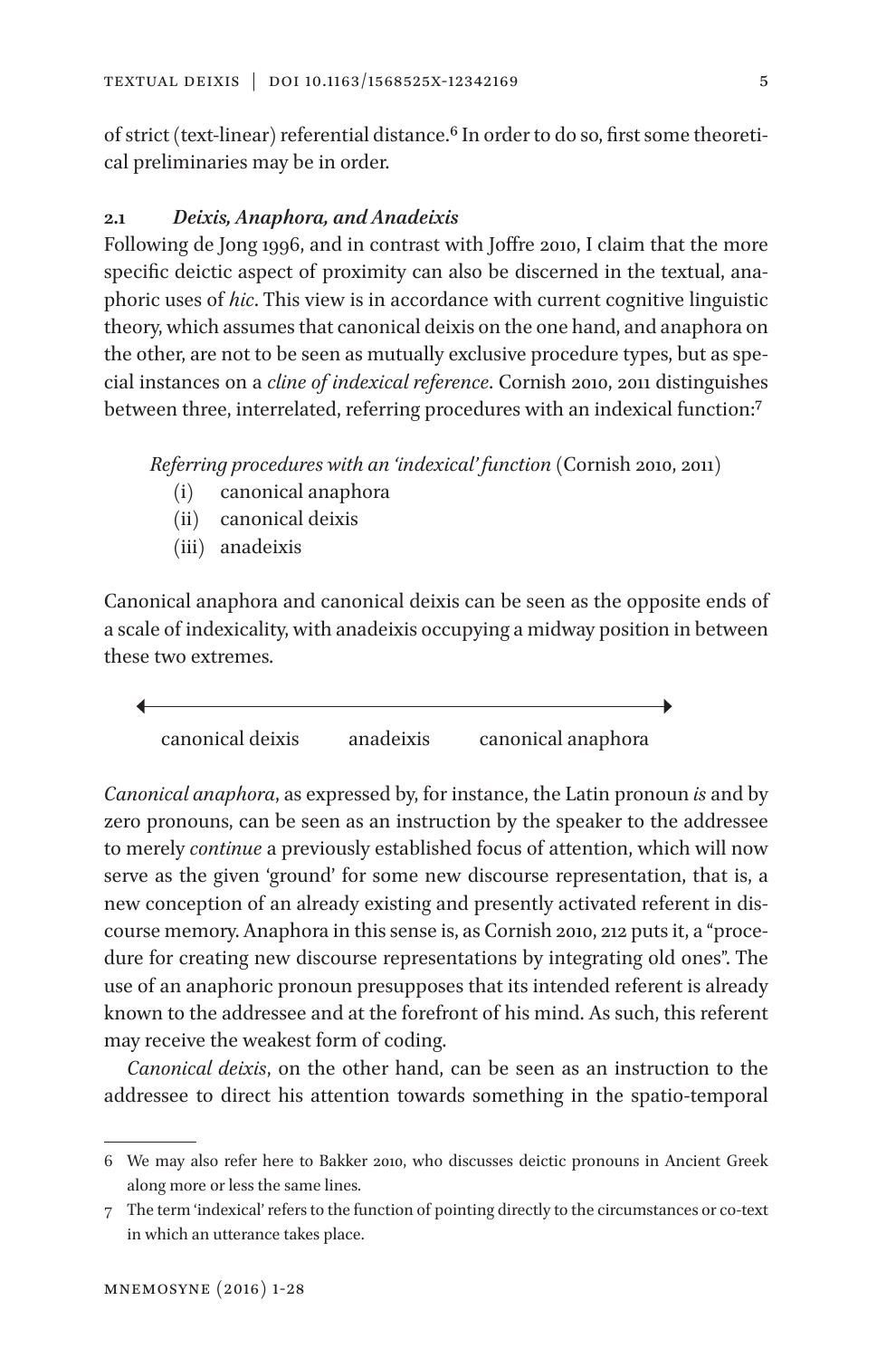context of the utterance (the direct environment of the speech event), which may then, in a next stage, serve as the 'ground' for building up some discourse representation. Whereas in the anaphoric procedure the ground for a new discourse representation is derived from an already established discourse representation, in the deictic procedure this ground (and focus of attention) first has to be created. In other words, in the case of canonical anaphora the referent is already present and activated in the discourse memory of speaker and addressee, whereas in the case of prototypical deixis a new referent is thereby introduced into the discourse.

There may, however, also be a certain degree of overlap between these two procedures. This is what we find in the case of anaphorically used demonstratives like Latin *hic* ('this'; 'this one') and *ille* ('that'; 'that one'), which appear to do both jobs (establishing *and* continuing a focus of attention) at the same time, in a procedure that has been labeled *anadeixis* by Cornish and others (e.g. Cornish 2010, 2011). As compared to the purely anaphoric expressions, the anadeictic expressions may be assumed to have stronger and more specific indexical properties, indicating, for instance, the relative proximity of referent and antecedent. This view is in line with the earlier observations by de Jong 1996, who in the context of his discussion of Latin *hic* and *ille* described the borderline between deixis and anaphora as a fluent one.

## **2.2** *'Remoteness' and 'Proximity' in Terms of Regions of Focal Attention in Discourse Memory*

In order to understand the specific deictic aspect involved in the use of a demonstrative anaphor like *hic* or *ille*, we might conceive of discourse memory (which is the locus of the discourse representations) as a mental space in which the objects are objects of knowledge. According to, for instance, Janssen 2004, this mental space may be divided into a *region of focal referential concern* to the interlocutors (with objects that are, so to speak, mentally 'close' to them), and a *region of disfocal referential concern* (with referents that are mentally 'further away'). It is in this way that spatio-temporal proximity—as it is associated with *canonical* deixis—can be related to the mental, psychological proximity associated with *ana*deixis: the discourse context does not only include a *physical* space (the direct spatio-temporal environment of the interlocutors), but also a *mental space* (the discourse memory of speaker and addressee). Both of these spaces can be scanned, the former with a physical eye, the latter with a mental eye.<sup>8</sup>

<sup>8</sup> As Bolkestein 2000, 109 observes, many of the older Latin manuals already hint at such an extension of the concept of spatial deixis to the mental domain.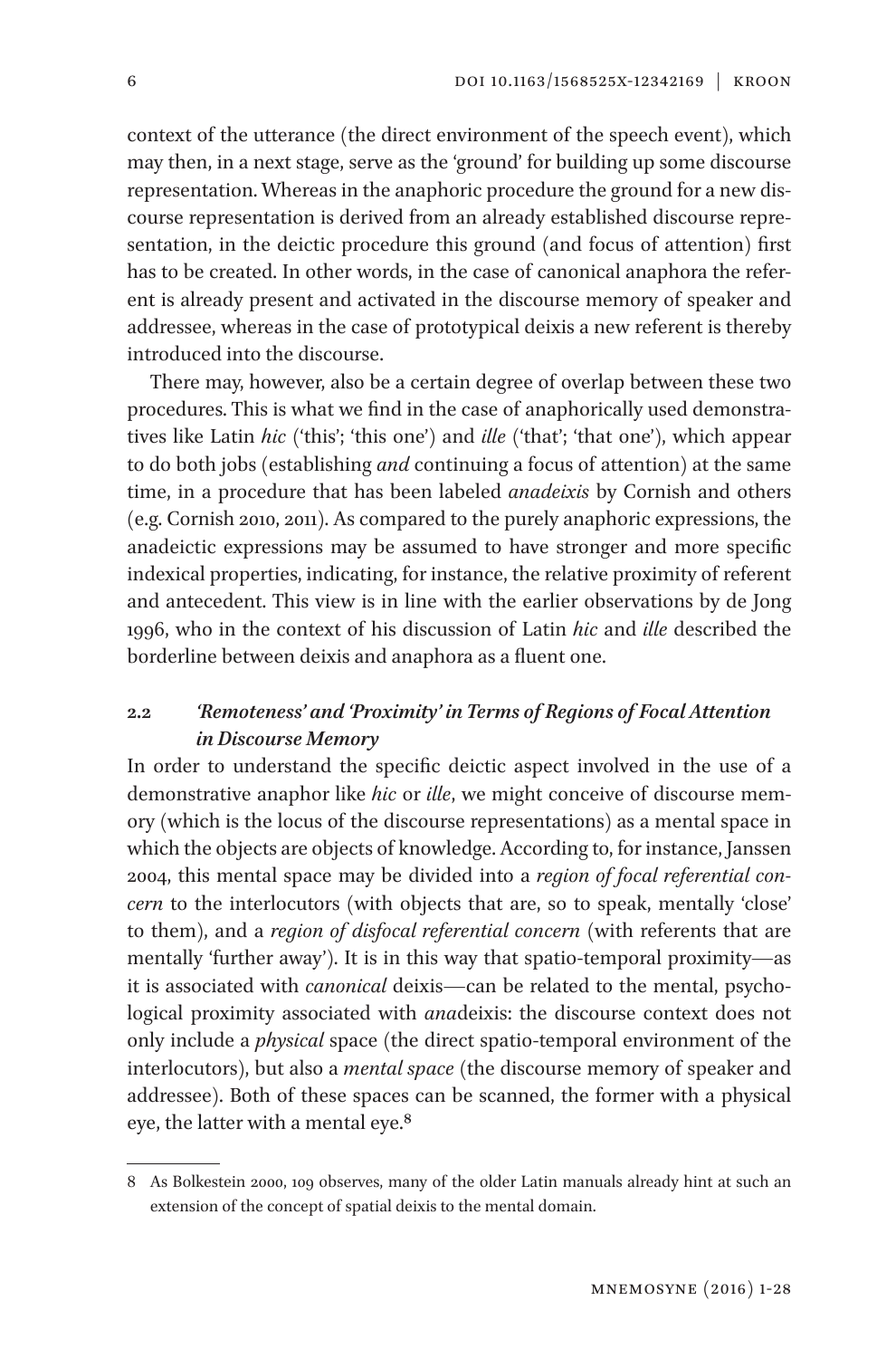This cognitive perspective of mental spaces may help us to understand the particular anaphoric uses of Latin *ille* and to relate them to *ille*'s canonical deictic use as I have argued in Kroon 2009. When anaphorically used, *ille* indicates that the referent currently belongs to a region in discourse memory that is somehow of disfocal concern to the speaker and addressee and is therefore perceived as 'far'. This psychological remoteness of the referent requires an emphatic (re)introduction in the discourse, by means of a relatively strong anaphoric device. In narrative, *ille* is most often used to re-direct the addressee's attention to a referent that is essentially activated, but has temporarily not been the main focus of attention. In Kroon 2010 this procedure is called "topic promotion". An example is (2) (see Kroon 2010, 121):

(2) Dixerat<sub> $\varphi$ </sub>, *ille* Iovis monitis immota tenebat lumina et obnixus curam sub corde premebat. (Verg. *A*. 4.331-332)

*She*<sub>Ø</sub> [Dido, zero reference] ceased. *He* [Aeneas, *ille*] by Jove's command held his eyes steadfast and with a struggle smothered the pain deep within his heart.

In this example, *ille* is used to signal that the 'camera', so to speak, shifts away from the entity that has been in focus for a while (Dido, who has just delivered a speech), to the other entity present in the scene, Aeneas, who has also been present in the scene during Dido's speech, but not as the main focus of the narrator's attention.

Far less frequent but fully explainable in the same terms of focal and disfocal concern, is the use of *ille* for what in Kroon 2010 has been labeled "topic demotion". This particular use of *ille* involves a discourse constellation in which, by the use of the distal demonstrative *ille*, a currently focal referent is now 'downgraded' to a disfocal status. This is the case in examples like (3) (cf. Kroon 2009 for more examples):

 $(3)$  dixerat<sub> $\varnothing$ </sub>, atque *illam* media inter talia ferro conlapsam aspiciunt comites, ensemque cruore spumantem sparsasque manus. it clamor ad alta 665 atria: concussam bacchatur Fama per urbem. (Verg. *A*. 4.663-666)

*SheØ* ceased; and even as she spoke her handmaids see *her* (*illam*) fallen on the sword, the blade reeking with blood and her hands bespattered. A scream rises to the lofty roof; rumour riots through the stricken city.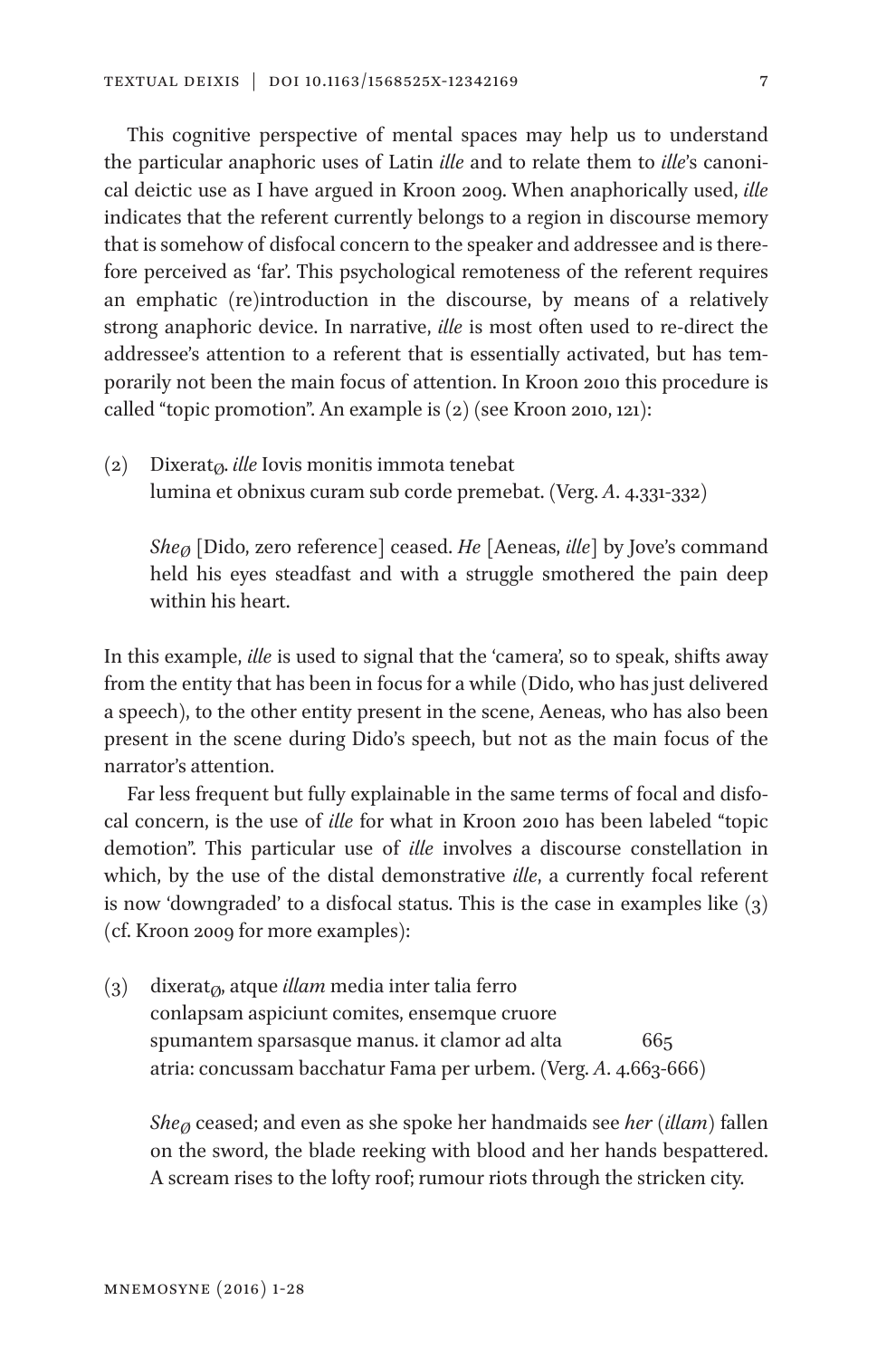In (3), the use of *illam* (instead of, for instance, purely anaphoric *eam*) signals that the referent Dido does remain activated, but is now gradually being moved to a more remote position in the interlocutors' region of focal concern, thus making room for a new entity to come into focus. In this case the perspective shifts to Dido's handmaids and fellow countrymen, whose observations (cf. *aspiciunt*, 'they see') and reactions to Dido's death are described. The impression of the referent Dido being pushed into a more remote position of the interlocutors' attention, is enhanced by the shift to an accusative case form, which may be taken as another signal for the reader that Dido will no longer be the perspective from which the events are being told. Below, in my discussion of *hic*, we will come across another instance of *ille* as a topic demotion device (see example  $(15)$ ).

In addition to the use of anaphoric *ille* as a topic promoting and a topic demoting device, there appear to be at least two more discourse constellations in which *ille* in narrative texts can be shown to fully display its deictic aspect of remoteness. In the first, the referent of *ille* is transferred from a temporally and spatially (and therefore also psychologically) distant story world to the *hic*  et nunc of the speaker and his audience.<sup>9</sup> The second discourse constellation involves instances of what is usually called the 'recognitional' or 'attitudinal' use of demonstratives, that is, the use of a demonstrative in order to instruct the addressee to seek the intended referent at some remove from the actual speech situation, as part of the interlocutors' shared knowledge ('*that* fellow I saw you with yesterday').10 Although this recognitional use is quite different from the other uses of *ille* discussed here, the instruction to the addressee is basically the same: to seek (or position, cf. example (3)) the intended referent in a relatively *remote* region of discourse memory.<sup>11</sup> In section 3 below we will see how the various uses of *hic* in narrative texts can be explained as instructions to seek the intended referent in a *proximal* region of discourse memory.

<sup>9</sup> See Kroon 2009, 123-128 for examples from Virgil and Ovid.

<sup>10</sup> See e.g. Himmelmann 1996 and Diessel 1999 for an elaborate discussion of the recognitional use of demonstratives.

<sup>11</sup> In addition to a recognitional use of *ille*, which is quite common, we might perhaps also assume a recognitional use of *hic*, on the basis of examples like Livy 1.5.1 *Iam tum in Palatio monte Lupercal* hoc *fuisse ludicrum ferunt* ('They say that the Palatine was even then the scene of the merry festival of the Lupercalia which we have to-day'). As *hoc* in this example is clearly opposed to *tum*, an analysis in terms of 'temporal proximity' is also possible.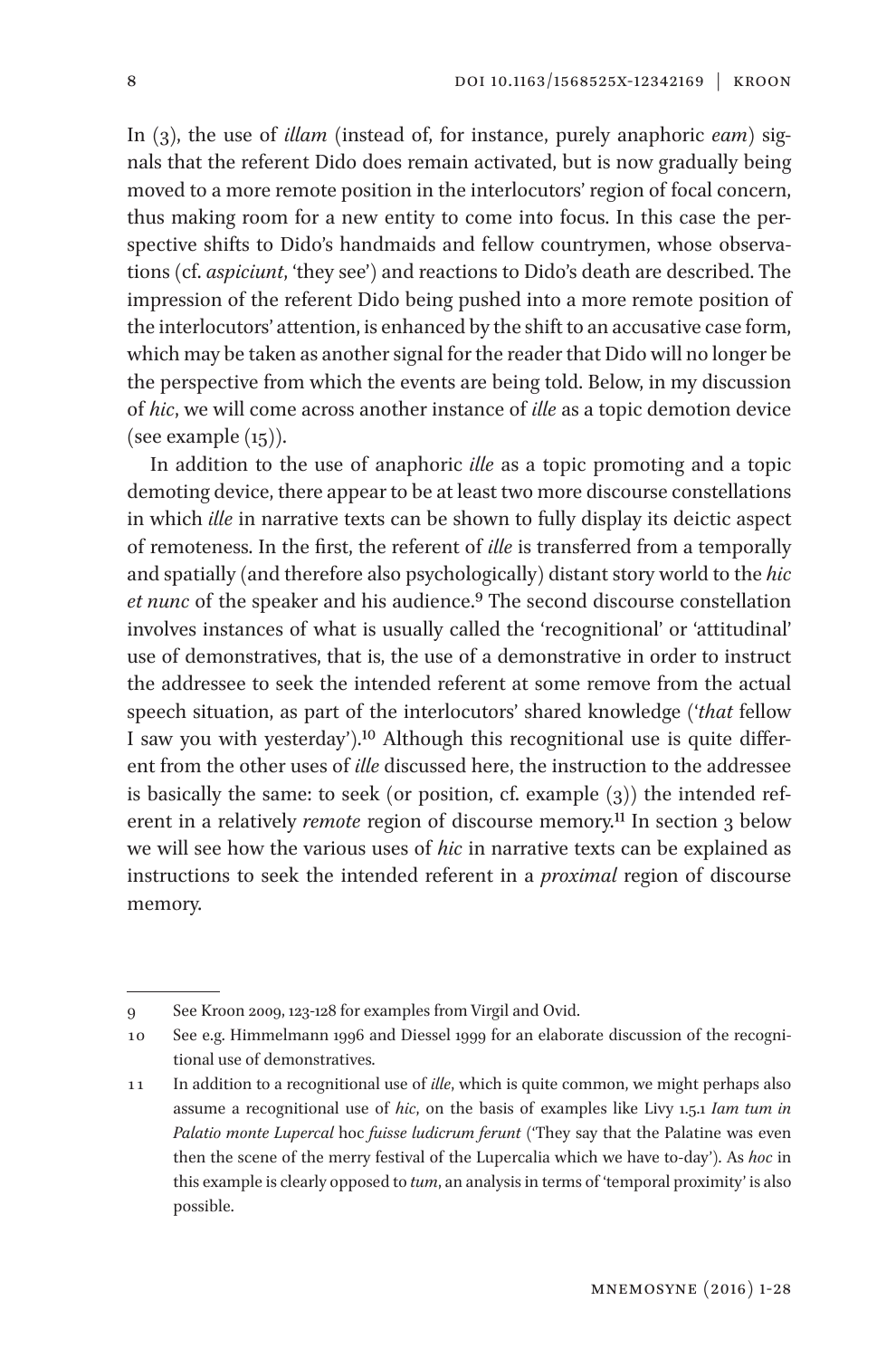## **2.3** *Co-Textual Versus Discourse-Functional Approaches to Anaphoric Reference*

In conclusion of this preliminary theoretical section we may state that the popular *co-textual approach* to anaphoric reference, which explains the phenomenon in terms of backward reference to a specific and explicit antecedent in the previous co-text, is not able to give a full explanation of how anaphoric reference works (see the discussion of example (1) above). More promising appears to be a cognitively-based *discourse-functional approach* to anaphora, advocated by, for instance, McCarthy 1994, Kleiber 1994, Janssen 2004, and a number of recent articles by Cornish (2003, 2006, 2010, 2011). Such a discoursefunctional approach assumes that interpreting a given anaphor involves the tracking of certain referents in the interlocutors' evolving *mental discourse model* of the communicative event, rather than in the preceding *text*.

Within this view, an anadeictic expression like Latin *hic* or *ille* is not seen as operating solely at the level of the co-text, but as an instruction to the addressee to search in discourse memory—rather than in the prior co-text for a proper interpretation of the anaphor. The particular deictic aspect of the pronoun serves as an additional instruction as to the location of the referent in the interlocutors' mental discourse model. It is to be noted that the mental discourse representation searched for may—and often does—involve more than the representation of a single, concrete and explicitly expressed antecedent: it may also contain what has been predicated before of this referent, as well as what could be further inferred from this without being explicitly and linguistically expressed. In order to reinstall a given discourse representation (for that is what speakers actually do by using the anaphoric procedure: reinstalling or recalling a certain discourse representation), we need mention but little information, the anaphor, which is able to evoke the entire mental construct.<sup>12</sup>

#### **3 The Use of** *hic* **in Virgil**

We may now turn to Latin *hic*, and try to explain, along the theoretical lines sketched above, its various uses in Virgil's *Aeneid*. I will start the discussion by adducing a few instances that might be seen as close to the canonical deictic use of *hic*, and then turn to its more common anadeictic uses in Virgil. By doing

<sup>12</sup> See e.g. *hos* in Virgil *A.* 3.492 (hos *ego digrediens lacrimis adfabar obortis*), which has no single explicit antecedent, but reinstalls the entire discourse representation of Helenus and Andromache having each just delivered a speech. See also *hi* in example (11) below, which does not refer to an explicit textual antecedent either.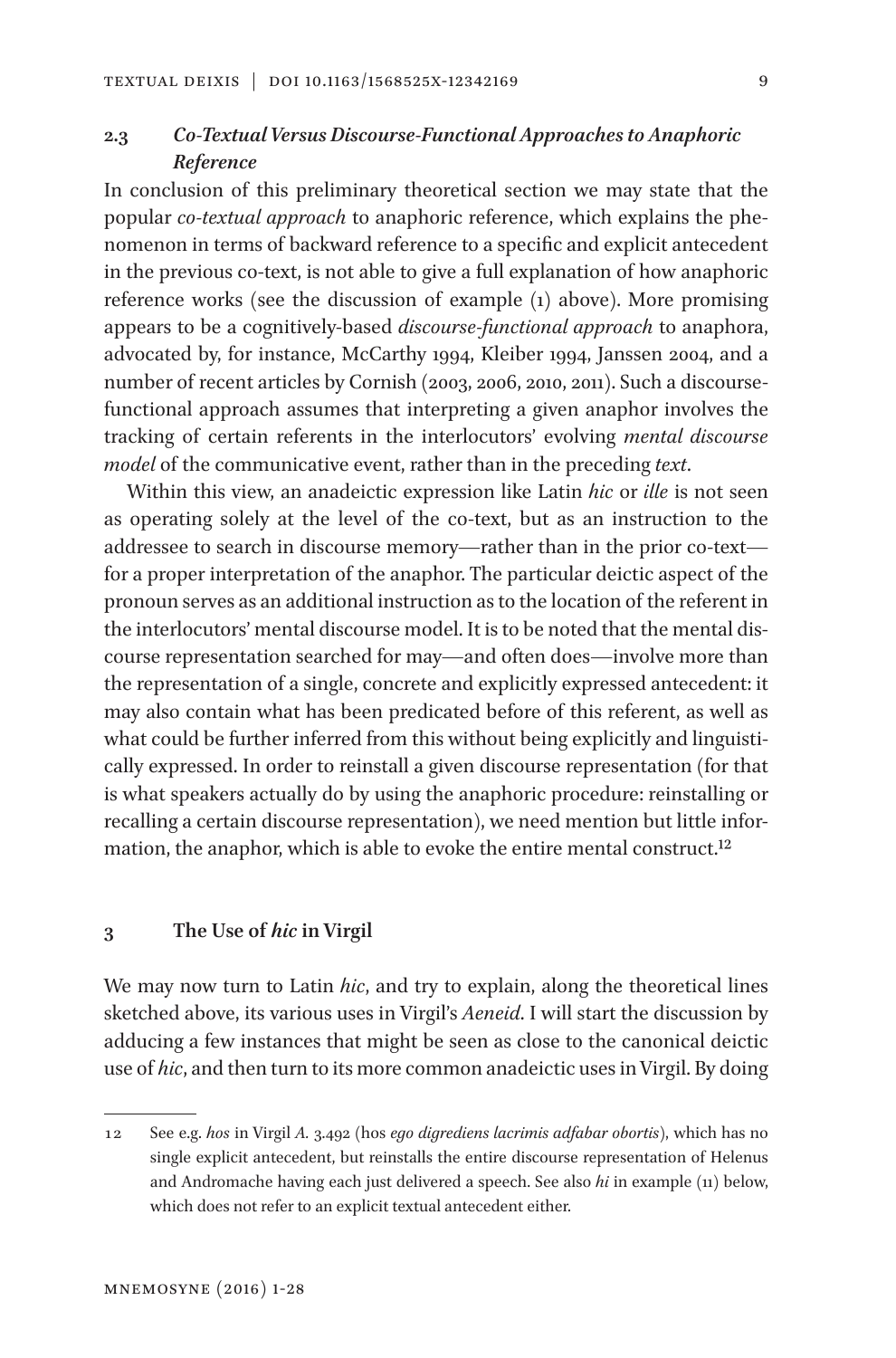so I also hope to demonstrate that, as far as the phenomenon of indexical reference is concerned, we are indeed dealing with a cline, running from canonical deixis to canonical anaphora, and with various stages of anadeixis in between.

## **3.1** *Canonical Deixis in Virgil's Aeneid*

Due to the corpus, from which I have left out the speeches, it is difficult to find instances of canonical deixis in my material, in the sense of *hic* pointing to an object in the immediate spatial environment of narrator and narratee. There is, however, a group of instances exemplified by example (4) which comes close to this use.

(4) (*description of storm raised by Aeolus*) . . . insequitur cumulo praeruptus aquae mons. 105 *hi* summo in fluctu pendent; *his* unda dehiscens terram inter fluctus aperit, furit aestus harenis. (Verg. *A.* 1.105-107)

Down in a heap comes a sheer mountain of water. *Some* of the seamen hang upon the billow's crest; *to others* the yawning sea shows ground beneath the waves; the surges seethe with sand.

The instances in this group all have in common that they are part of a text segment that is presented in the so-called *pseudo-simultaneous narrative mode*.13 In this mode of presentation, which is characterized by the use of the historical present tense, the *hic et nunc* of narrator and narratee is transposed, so to speak, to the reference time of the story world. This makes it possible for the narrator to point to objects as if they are in his immediate spatio-temporal environment, and as if they subsequently, one after the other, come into the focus of his moving 'camera'. In example (4) above, both groups of people are referred to by *hic*,14 but in other instances in this group we find *hic* paired with *ille*. In the latter case the 'camera' might be assumed not to be moving but to remain in a fixed position, from which it registers both objects that are near and objects that are far from the narrator.<sup>15</sup>

<sup>13</sup> According to Adema 2007, 2008 this mode (which she calls the "Directive mode") is the standard mode of narration in Virgil's *Aeneid*.Other discourse modes in the *Aeneid* include the Report mode (also called Comment mode), Description mode, and Information mode.

<sup>14</sup> See also e.g. *A*. 5.229-231; 11.766.

<sup>15</sup> In example (5) the shift from *hic* to *ille* appears to underline the speed of Ascanius's horse. Comparable instances with *hi . . . illi*, with or without the addition of *iam* or *nunc*, are *A.* 5.441; 6.315; 10.130.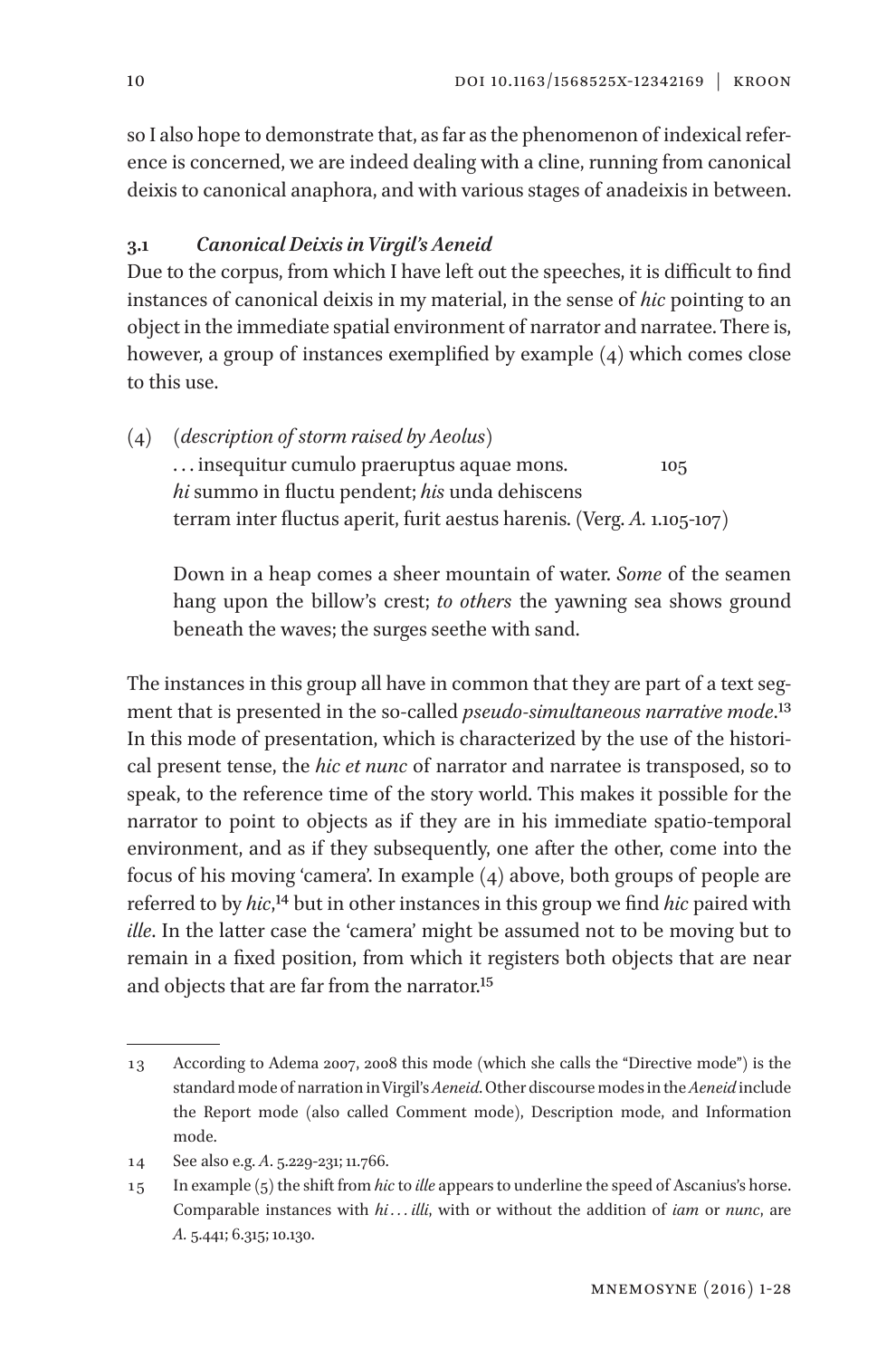(5) at puer Ascanius mediis in vallibus acri gaudet equo iamque *hos* cursu, iam praeterit *illos* (Verg. *A.* 4.156-157)

But in the midst of the valleys the young Ascanius glories in his fiery steed, galloping past now *these*, now *those*

A comparable transposed deictic configuration can be observed, although in a slightly different way, in examples like (6), where it is the narrative technique of *embedded focalization* that leads to a shifted mental space. In this case it is not the primary narrator, but a group of embedded focalizers—the Trojans who go sightseeing in the Greek camp—who function as the deictic centre from which the immediate spatial environment is visually scanned, leading to the use of the proximal deictic adverb *hic* ('here') rather than the distal deictic adverb *ibi* ('there'):16

(6) . . . iuvat ire et Dorica castra desertosque videre locos litusque relictum: *hic* Dolopum manus, *hic* saevus tendebat Achilles; classibus hic locus, *hic* acie certare solebant. 30 (Verg. *A.* 2.27-30)

it is a joy to go and see the Doric camp, the deserted stations and forsaken shore. *Here* the Dolopian bands encamped, *here* cruel Achilles; *here* lay the fleet; *here* they used to meet us in battle.

#### **3.2** *Anadeixis in Virgil's* **Aeneid**

3.2.1 Contrasts, Catalogues, and Compartmentalization Closely related to the above instances of canonical, spatial deixis, are instances such as (7). As in (5) above, *hic* is contrasted with *ille*, but the deictic procedure involved is anadeictic rather than canonically deictic, as the referents of the demonstratives have been textually evoked in the prior discourse and are therefore already present and activated in the mental discourse model of the interlocutors.

<sup>16</sup> The views on transposed deixis expressed here come close to what Bühler 1982, 22-23 referred to as "deixis at phantasma", i.e. the phenomenon that prototypical deixis can be transposed to the realm of imaginary referents. As in all cases of pointing, "deixis at phantasma" entails a deictic center, or *origo*, and an indicated line connecting this center to a locus. For the more recent narratological concept of "embedded focalization", see especially de Jong 1987, 2014.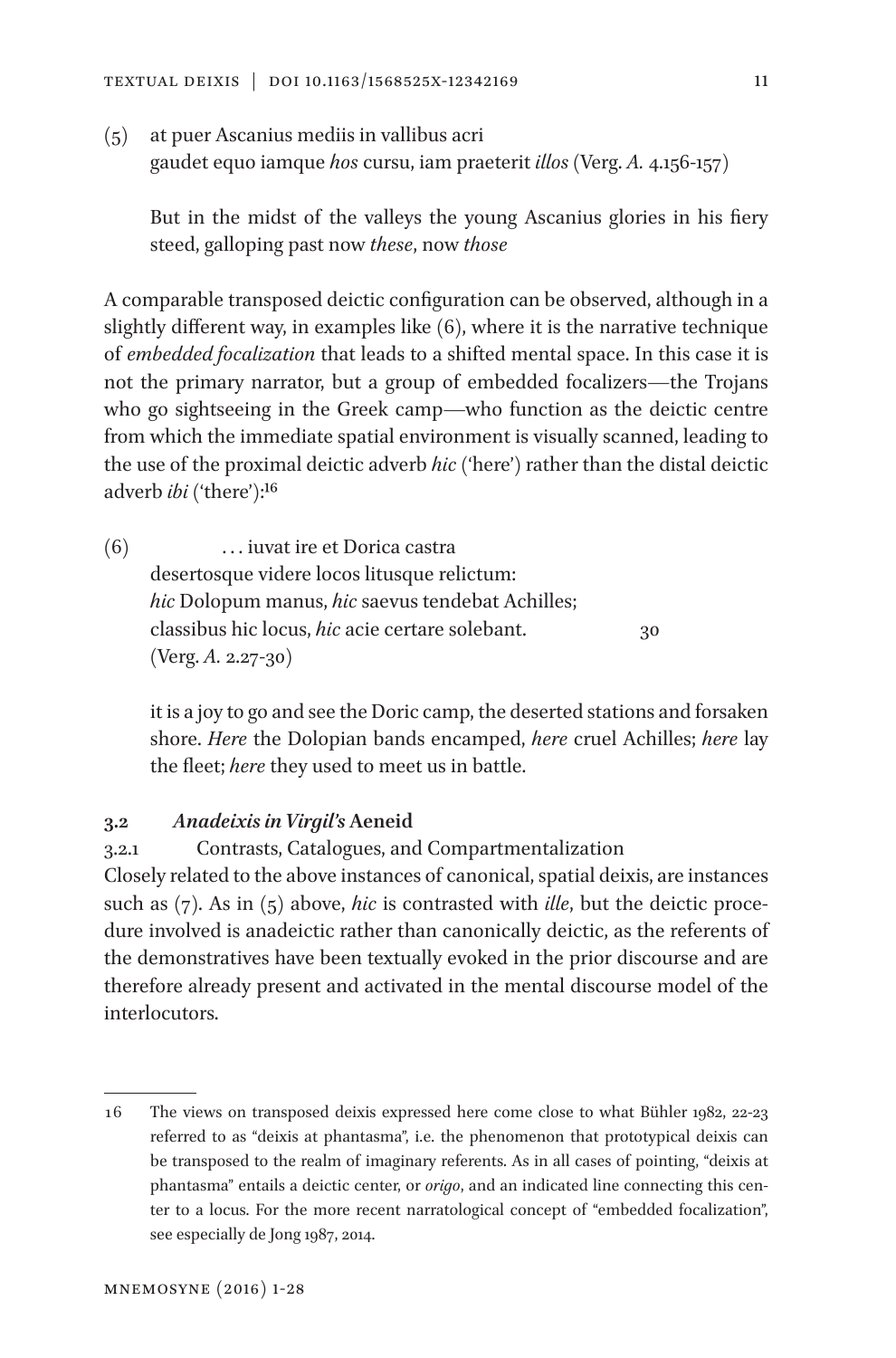(7) (*Darus and Entellus engage in a boxing contest*) abduxere retro longe capita ardua ab ictu immiscentque manus manibus pugnamque lacessunt, *ille* pedum melior motu fretusque iuventa,  $\frac{430}{430}$ *hic* membris et mole valens; sed tarda trementi genua labant, vastos quatit aeger anhelitus artus. (Verg. *A.* 5.428-432)

Raising their heads high and drawing them far back from blows, they spar, hand with hand, and provoke the fray, *the one* nimbler of foot and confident in his youth, *the other* mighty in massive limbs; yet his slow knees totter and tremble and a painful gasping shakes his huge frame.

The distribution of proximal *hic* and distal *ille* over the two referents involved seems to be determined here on psychological grounds, by the factor of empathy. As the underdog, who, in the following context, will turn out to be the unexpected winner, Entellus may be assumed to take up a front position in the region of focal concern of the interlocutors. The referent of *hic* is mentally close, so to speak, while the referent of *ille* (Entellus' opponent Darus) is mentally more remote.

From this contrastive use of *hic* (*hic* in opposition to *ille*), it is but a small step to an interesting next category of instances of anadeictic *hic*, which I have provisionally labeled 'the use of *hic* in catalogues'. Virgil appears to have a preference for using the demonstrative *hic* in enumerations and other types of lists, to indicate that a new element in the list or row (e.g. *Salius* in example (8) below) is explicitly *anchored* in the previous one (*Nisus*). As such, the pronoun *hic* (here in the dative form *huic*) seems to function as a kind of 'hinge' between the two subsequent items of the enumeration.

(8) (*report of running contest*)

Primus abit longeque ante omnia corpora Nisus emicat et ventis et fulminis ocior alis; proximus *huic*, longo sed proximus intervallo, 320 insequitur Salius; spatio post deinde relicto tertius Euryalus. (Verg. *A.* 5.318-322)

Away goes Nisus first, and far in front of all darts forth, swifter than the winds or than winged thunderbolt. Next to *him*, but next by a long distance, follows Salius; then, with some space left between them, Euryalus third.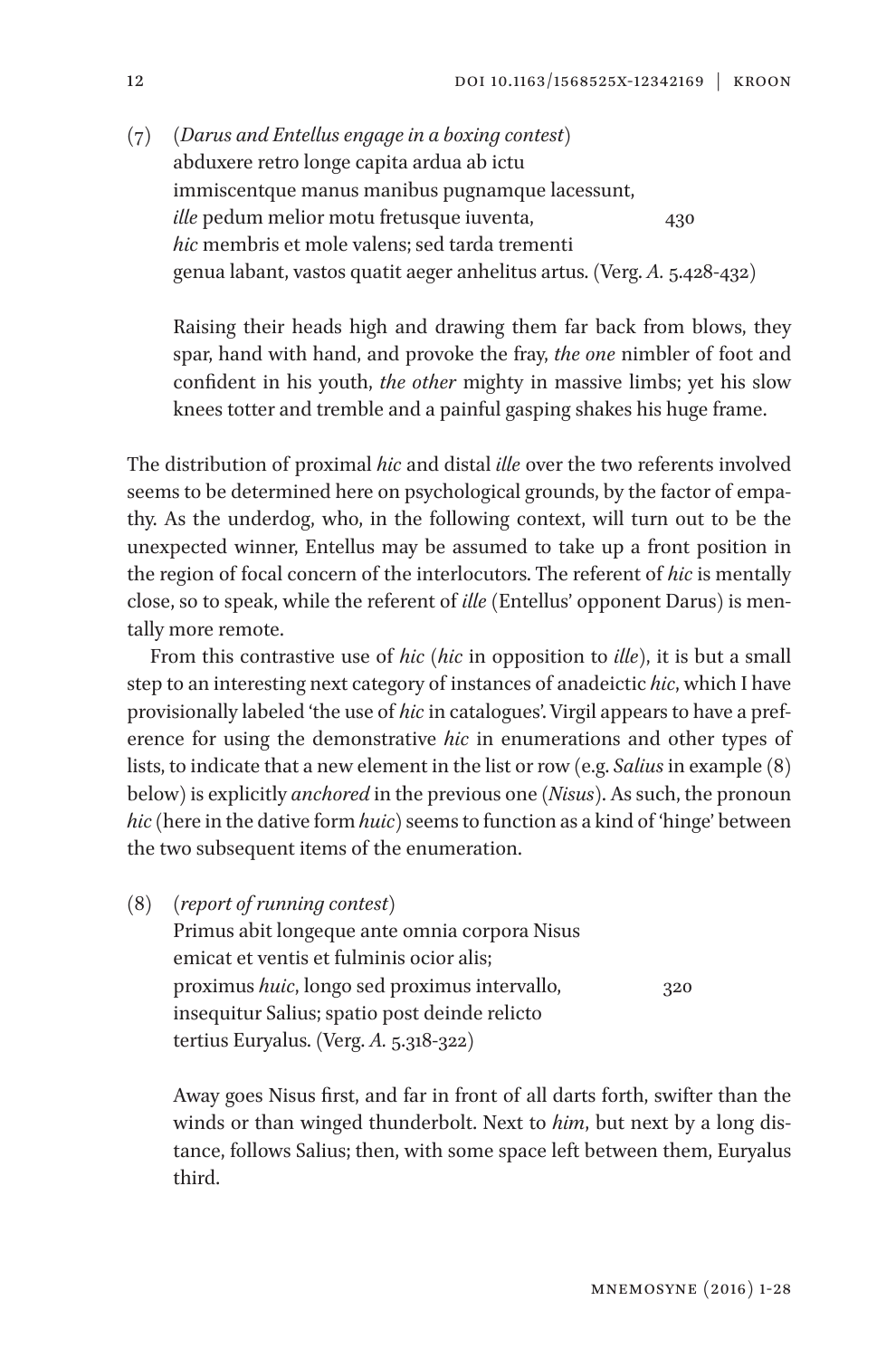The effect of the use of proximal deictic *huic* (instead of, for instance, the anaphoric pronoun *ei*, or a zero reference)<sup>17</sup> at the transition of one item in the list to another, is the impression of a list of well-demarcated items, in which the upcoming item does not come as a surprise but is firmly and explicitly anchored in the prior one. The emphatic re-installment of the current discourse representation by means of *huic* erects, so to speak, a 'firewall' against surprises, (partial) continuity of attention focus being communicatively the preferred situation.18

We find quite a few comparable instances of the demonstrative pronoun *hic* in three well-defined passages in the *Aeneid*: the funeral games with its various contests in book 5, Aeneas' visit to the underworld in book 6, and the catalogue of the Latin forces in book 7. These are all passages in which the narrator tells his story in a catalogue-like manner, directing his 'camera' from one item in a (physical and visible) series or row to an immediately following one. Example (9) comes from the scene in the underworld, example (10) from the catalogue of the Latin forces in book 7.19

(9) *Hos* iuxta falso damnati crimine mortis (Verg. *A.* 6.430)

Near them were those on false charge condemned to die

(10) *Hos* super advenit Volsca de gente Camilla (Verg. *A.* 7.803)

To crown the array comes Camilla, of Volscian race

This typical use of *hic* in 'catalogues' is not an exclusive feature of the narrative style of Virgil. For instance, in the first book of Livy's *Ab Urbe Condita* we find a significant density of instances of *hic* in chapter 43 on King Servius' division of

<sup>17</sup> Note, however, that there are no instances of the dative singular of the anaphoric pronoun *is* (*ei*) in Virgil's *Aeneid*. The same holds for the genitive singular form *eius*, the other case forms (also in the plural) being rare, with the exception of the form *ea*. See also Axelson 1945, 70ff. and Austin's commentary on *Aeneid* 4 *ad* 479 (Oxford 1982 [1955]).

<sup>18</sup> For the metaphor of a 'firewall', see Brisard 2002, 265. According to Brisard, the ground has a privileged status "as both the locus of direct experience and the container of general knowledge, which will evolve with us through time as a continually updated and always negotiable repertoire of known or anticipated information. Experientially, the ground keeps the contingency in check of new input coming in at any moment of time".

<sup>19</sup> Some other examples are *A*. 5.298; 5.834; 7.65; 7.803. See also 10.170 and 179 (in the catalogue of ships in book 10).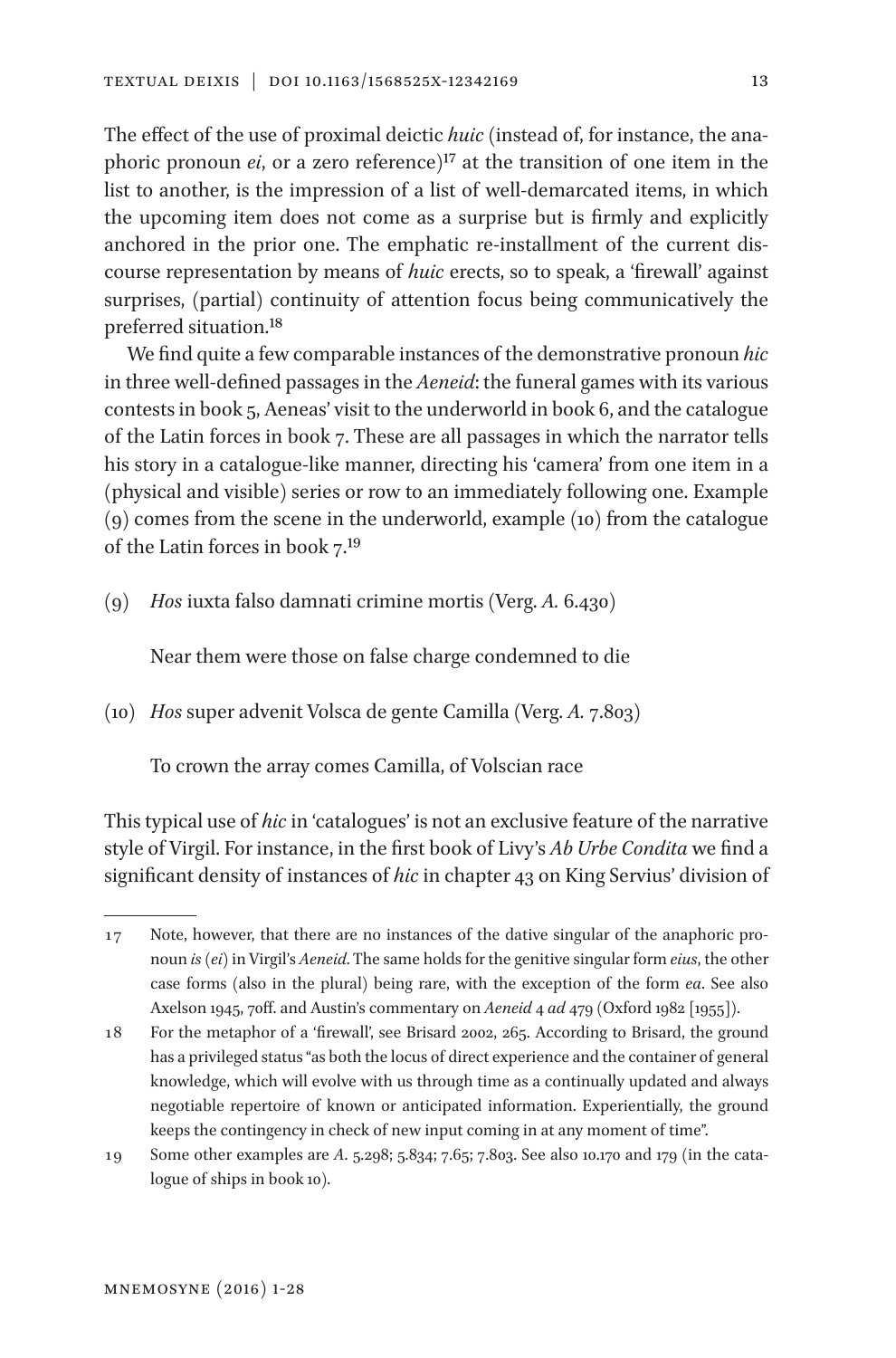the Roman citizens into various census classes. A small section of this passage is represented in (11).

(11) Quinta classis aucta; centuriae triginta factae; fundas lapidesque missiles *hi* secum gerebant; in *his* accensi cornicines tubicinesque in duas centurias distributi; undecim milibus *haec* classis censebatur. *Hoc* minor census reliquam multitudinem habuit. (Liv. 1.43.7-8)

The fifth class was made larger, and thirty centuries were formed. *These* men carried slings, with stones for missiles. Rated with *these* were the horn-blowers and trumpeters, divided into two centuries. Eleven thousand was the rating of *this* class. The class that was assessed at less than *this* contained the rest of the population.

Although not a catalogue in the sense as exemplified in  $(8)-(10)$  (i.e. a row of physical and visible persons or objects), it is clear that here Livy is going through a list of items in a fixed order. By each time resuming, by means of a form of *hic*, the current focus of attention (the people of the fifth census class), and by taking this as the anchor for the embedding of a new informational element in the evolving discourse representation, Livy doses the information in a very strict way, presenting the text in a series of clear-cut, interrelated segments. This effect of emphatic compartmentalization of the information would have been lessened (or even lost) if forms of the canonical anaphoric pronoun *is* or zero pronouns had been chosen here. In that case the information in example (11) would be perceived as belonging to one and the same *referential dominion* (see e.g. van Vliet 2008).<sup>20</sup> In the text as it stands, however, there seems to be a continuous process of transgressing from one referential dominion into another, with the demonstrative *hic* functioning as the mental anchor to which the new thematic block of information can be attached.<sup>21</sup>

In Virgil, this 'compartmentalization style' may sometimes also be observed outside the contexts of catalogues and comparable list-like presentations of the narrative. An example is  $(12):^{22}$ 

(12) (*about Cacus stealing the cattle of Hercules)* quattuor a stabulis praestanti corpore *tauros*

<sup>20</sup> Referential dominions in narrative can be thought of as "the conceptual representation of a (fictional) situation, in which a single element is most salient, and functions as a conceptual reference point for that situation" (van Vliet 2008, 37).

<sup>21</sup> A more or less comparable example in Virgil is *A.* 5.73-74.

<sup>22</sup> Comparable examples are *A.* 5.361; 5.378.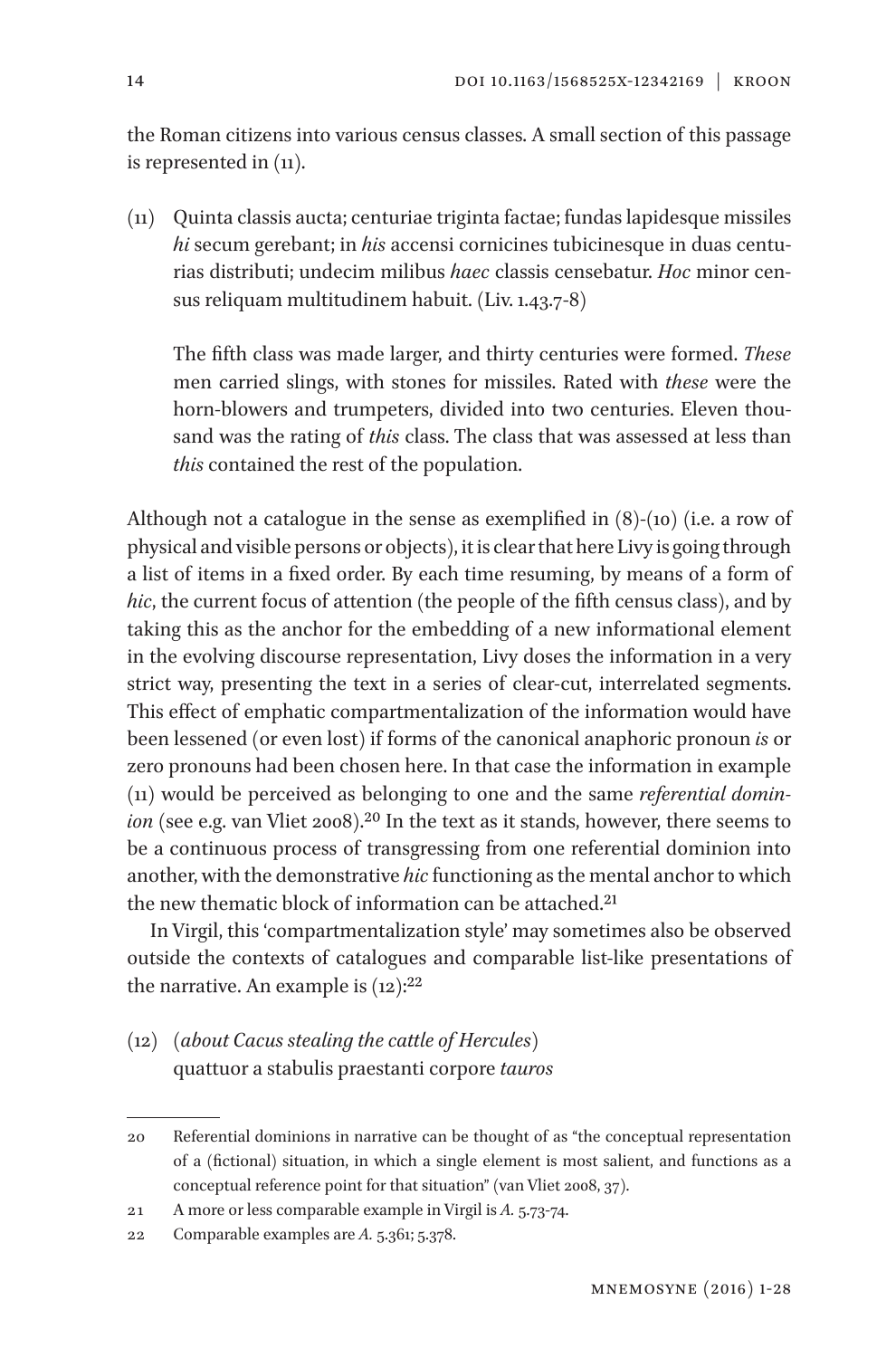avertit, totidem forma superante *iuvencas*. atque *hos*, ne qua forent pedibus vestigia rectis, cauda in speluncam tractos versisque viarum 210 indiciis raptor saxo occultabat opaco. (Verg. *A*. 8.207-211)

[But Cacus] drove from their stalls four bulls of surpassing form, and as many heifers of peerless beauty. And *these*, that there might be no tracks pointing forward, he dragged by the tail into his cavern, and, with the signs of their course thus turned backwards, the thief hid them in the rocky darkness.

Instead of continuing the new focus of attention *tauros*/*iuvencas* by means of, for instance, the weaker anaphoric pronoun *eos*, and presenting the subsequent actions of Cacus as one single and continuous referential dominion, the narrator for certain reasons chooses to emphatically present the events in two separate stages, as is also clear from the use of the connective particle *atque* ('and') in line 209. The use of *hos* forms an instruction for the addressee not to consider *tauros*/*iuvencas* as an ephemeral element in the discourse representation, but to retain this referent in his region of close focal attention, in order to embed a new discourse representation in this prior one.

A comparable explanation is possible for the use of *hic* in (13), although *hic* is used here in a quite different discourse constellation:

(13) (*Aeneas tries to catch up with Turnus, who is being driven around in his chariot by Iuturna*) heu, quid agat? vario nequiquam fluctuat aestu,

diversaeque vocant animum in contraria curae. *huic* Messapus, uti laeva duo forte gerebat lenta, levis cursu, praefixa hastilia ferro, *horum* unum certo contorquens derigit ictu. 490 substitit Aeneas et se collegit in arma. (Verg. *A*. 12.486-491)

Alas, what is he to do? Vainly he tosses on a shifting tide, and conflicting cares call his mind this way and that. Against *him* Messapus, who chanced to be carrying in his left hand two tough spears tipped with steel, lightly advancing, levels one *of these* and whirls it with unerring stroke. Aeneas halted, and gathered himself behind his shield.

The use of *huic* in line 488 can be taken as a sign that we are entering a new referential dominion, which, however, is firmly anchored in the prior one, and keeps Aeneas 'alive' as participant in the next discourse representation. The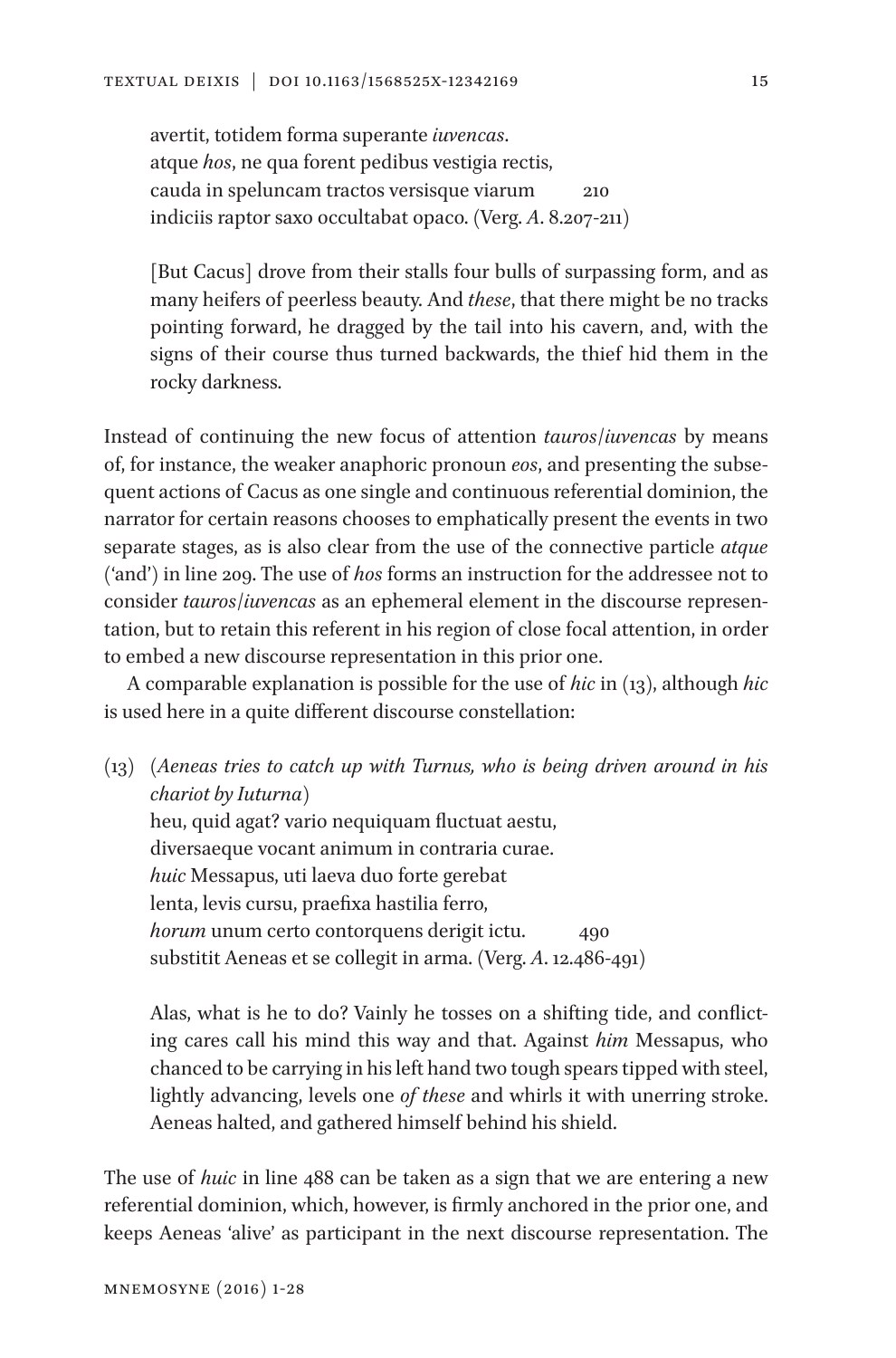second form of *hic* in this example, *horum* in line 490, can be explained largely along the same lines. In the syntactically and informationally quite complex clause in line 488-490 there is an obvious need for compartmentalization, with the emphatic *horum* functioning as an explicit sign of how the information in line 490 is to be 'plugged' into the syntactic structure and discourse representation built up thus far in the sentence. It is significant that there is only one other instance of the genitive plural *horum* outside the speeches in the *Aeneid*, and that this instance (12.273) functions in much the same way. Here, too, *horum* is used in a syntactically highly complex sentence, at the transition from an embedded grammatical and referential dominion to a 'higher' domain. In both instances *horum* is emphatically placed in the first position of the clause and verse. It is to be noted that the constructions are not essentially different from the common use of 'resumptive' *hic* after a relative clause, an example of which is given under (14):

(14) *qui* cursu portas primi inrupere patentis, *hos* inimica super mixto premit agmine turba, 880 nec miseram effugiunt mortem (Verg. *A.* 11.879-881)

Upon those who first broke at full speed through the open gates there presses hard a throng of foes, mingling with their ranks, nor do they escape a piteous death

Both here and in (13) the pronoun *hic* is clearly used for reasons of processing ease.

3.2.2 *hic* as a Marker of the Global Discourse Organization

The compartmentalizing effect of anadeictic *hic* as discussed in the previous section can also be observed at a more global level of the discourse organization, at major boundaries in the narrative structure. Previous studies have already drawn attention to the fact that referential choice is sensitive to the organization of the discourse as a whole, and that in narrative texts major as well as minor boundaries between segments tend to require a relatively 'heavy' type of anaphoric expression, the assumption being that the more problematic the identification of the referent is, the more coding it will receive (see above,  $\S_1$ ).<sup>23</sup>

<sup>23</sup> See e.g. Longacre 1983, Fox 1987 and Givón 1993. For Latin see especially Bolkestein 2000 (with references to earlier studies), and more recently Joffre 2010 and Kroon 2009, 2010. For Ancient Greek, see e.g. Allan 2014, 191-192.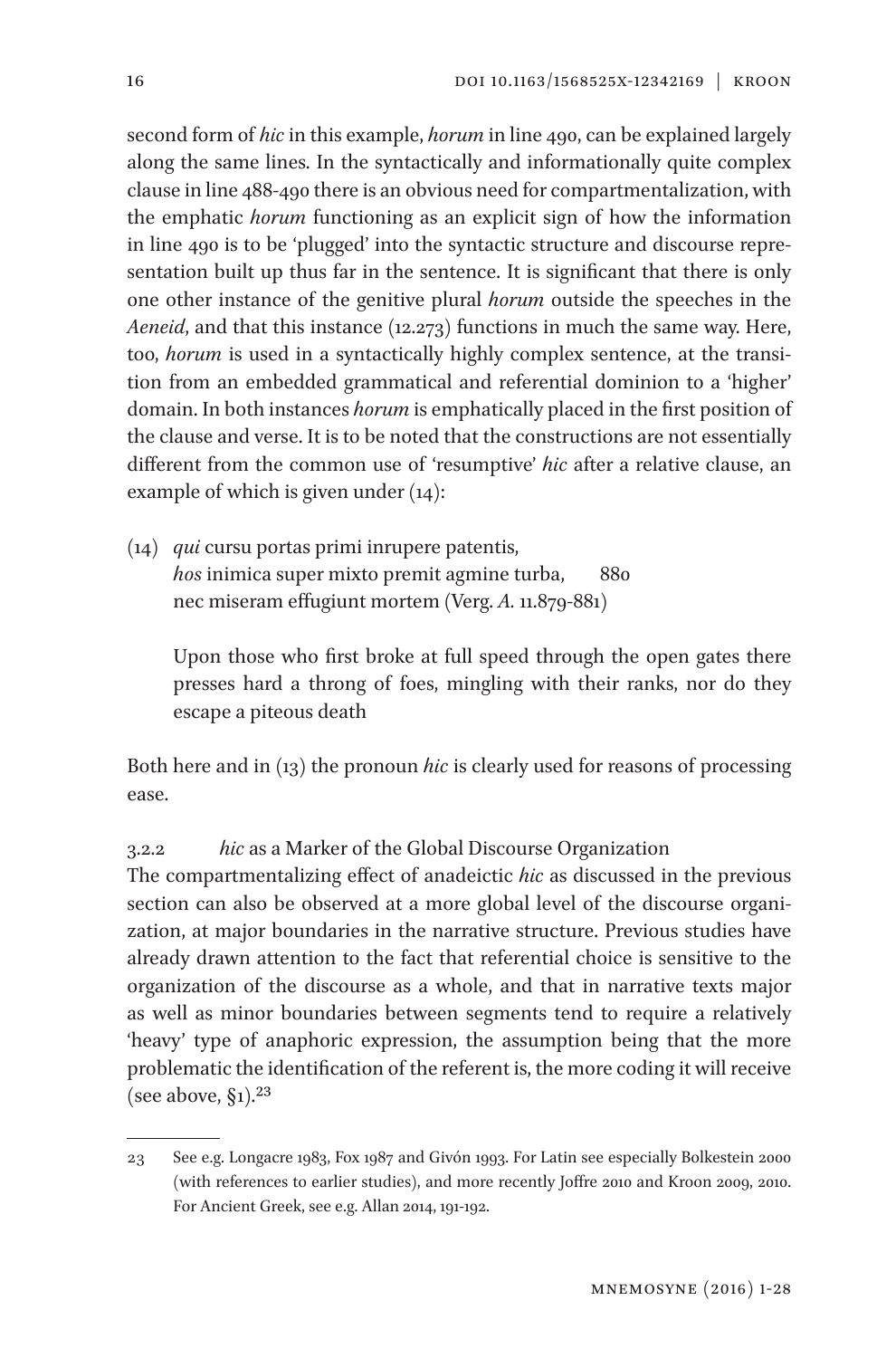In this section I will explore whether and how the occurrence of *hic* at specific types of boundaries in the narrative structure of the *Aeneid* can be explained on account of its particular deictic value, and in line with the uses of *hic* as discussed above. In this respect it is important to realize that 'discourse organization' or 'narrative structure' is not an unequivocal and unproblematic concept, and that we may need to have recourse to various principles and forms of discourse organization in order to explain and understand the use of *hic* in actual discourse, the general hypothesis being that *hic* serves as an anchoring device at the crossing of referential dominions.

One of these principles of narrative structure has been explored and formulated in so-called cognitive models of narrative/episodic structure, such as the influential model developed by Fludernik 1996, 2009 on the basis of Labov 1972. In these models it is assumed that a prototypical narrative episode is composed of a series (a 'cognitive schema') of seven components, usually labeled abstract, orientation, complicating action (or simply: complication), peak, evaluation, resolution, and coda.

*Prototypical structure of a narrative episode* (formulations taken from Allan 2009, 187):24

- 1. *Abstract*: Point of story or summary of significant events
- 2. *Orientation*: Identification of the time, place, circumstances and participants
- 3. *Complication*: Build-up of tension
- 4. *Peak*: Climax, decisive moment
- 5. *Evaluation*: Narrator's comment
- 6. *Resolution*: Outcome/result
- 7. *Coda*: Closure, bridge to time of narrating

The transition from one segment of the global narrative structure to another may, from a cognitive point of view, be seen as a transition to a new referential dominion in discourse memory, which for reasons of coherence may require the explicit resumption of a referent/discourse representation that has been activated in the immediately preceding discourse (in much the same way as in the instances discussed in 3.2.1 above). As we have seen, in Latin narrative

Conflict

<sup>24</sup> See e.g. also Fleischman 1990, 135-154 and Toolan 1998, 136-139. Allan 2009 applies the model to the analysis of Euripidean messenger speeches. It is to be noted that narrative episodes tend to display a recursive structure of Complications, Peaks, and Resolutions, and that not all elements of the schema have to be present. The preferred position of the Evaluation is immediately after the Peak, but other positions are quite common.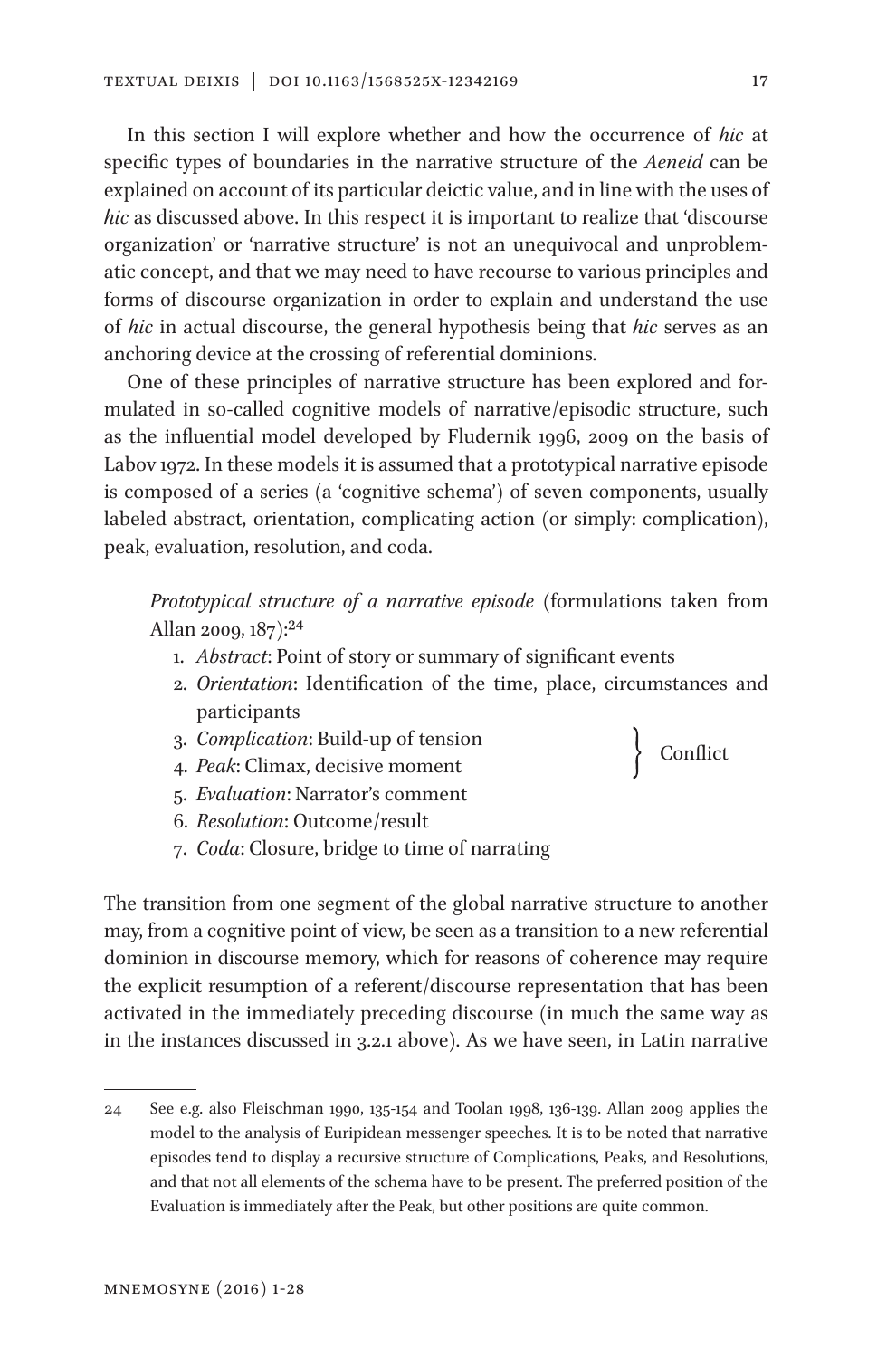the demonstrative *hic* is especially apt for such a job, and we indeed regularly find *hic*, both in the Virgil corpus and in the Ovid corpus, at macro-structural boundaries of this type. Most instances involve the transition from the Orientation stage of the episode (which often involves the 'priming' of a new referent, i.e. bringing the referent and all we need to know about this referent within the mental horizon of the addressee) to the Complication stage, in which the primed referent is now introduced into the narrative proper.<sup>25</sup> The earlier discussed example (1) may serve as an illustration:

(1) *laurus* erat tecti medio in penetralibus altis sacra comam multosque metu servata per annos, 60 *quam* pater inventam, primas cum conderet arces, ipse ferebatur Phoebo sacrasse Latinus, Laurentisque ab *ea* nomen posuisse colonis. *huius* apes summum densae (mirabile dictu) stridore ingenti liquidum trans aethera vectae 65 obsedere apicem. (Verg. *A*. 7.59-66)

In the midst of the palace, in the high inner courts, stood *a laurel* of sacred foliage, preserved in awe through many years, *which* lord Latinus himself was said to have founded and dedicated to Phoebus, when he built his first towers; and from *it* he gave his settlers their name Laurentes. In the top of *this* tree, wondrous to tell, settled a dense swarm of bees, borne with loud humming across the liquid air.

An analysis of this text fragment in terms of episodic structure enables us to explain the at first sight problematic use of *huius* in line 64. In the first segment of the episodic structure a new referent is primed, a laurel tree. This quite extensive priming runs from line 59 through 63, which section as a whole functions as the Orientation of the episode. The Orientation section has a complex internal structure of its own, with a typical referential chain consisting of a full NP (*laurus*), relative pronoun (*quam*), and anaphoric pronoun (*ea*).26 In line 64 a transition is made from Orientation to Complication: the relatively heavy demonstrative *huius* forms the signal that we are about to enter a new referential dominion which takes its anchor in the current discourse representation

<sup>25</sup> For the notion 'priming' as applied to the first discourse-functional position in a referential chain, see Emmott 1997. For Latin, see Kroon 2009, 117-118.

<sup>26</sup> Comparable examples from the corpus are e.g. *A.* 5.258-262; 11.879-880; 12.270-276.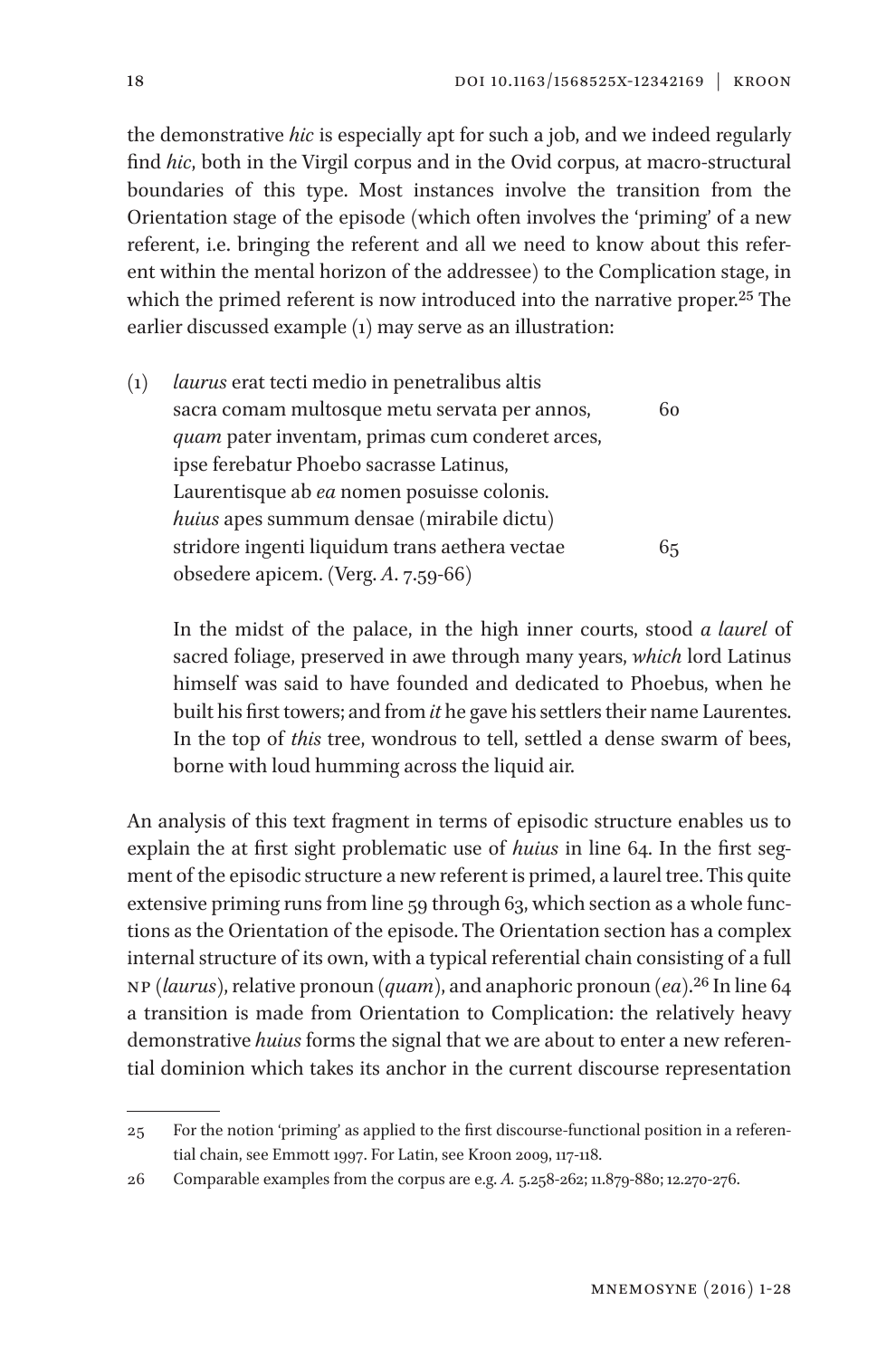(the now primed referent *laurus*). That we are crossing a structural border is also clear from the tenses used: imperfect tense forms (*erat, ferebatur*) in the Orientation section, a perfect tense form (*obsedere*) for the incident that starts up the Complicating action. The motivation for using an anchoring device at this position in the discourse structure is not essentially different from the one assumed for the occurrence of e.g. *horum* in (13) above: in complex structures involving various embedded referential dominions, the need for anchoring devices apparently increases. This anchoring function of *hic* is usually supported by a front position in clause and verse.<sup>27</sup>

Examples (15) and (16) are further illustrations of the use of *hic* at the transition from Orientation to Complication.

(15) Tantos *illa* suo rumpebat pectore questus. *Aeneas* celsa in puppi iam certus eundi carpebat somnos rebus iam rite paratis. 555 *huic* se forma dei vultu redeuntis eodem obtulit. (Verg. *A*. 4.553-557)

Such were the cries that kept bursting from her heart. But now that all was duly ordered, and now that he was resolved on going, Aeneas was snatching sleep on his vessel's high stern. In his sleep there appeared to him a vision of the god, as he came again with the same aspect.

In (15), Dido has just delivered a speech and is now being moved to a less central position in the attention of narrator and narratee, as is indicated by the use of *illa* (see the discussion in 2.2 above on *ille* as a signal of topic demotion). In the following line Aeneas is emphatically reintroduced in the discourse by mentioning his name in the first position of the clause and verse. Apparently the narrator starts a new episode here, the first two lines of which clearly have the status of an Orientation: indication of participant, place, circumstances, and the use of the imperfect as the typical tense for Orientations. The Complication follows as soon as line 556, where the demonstrative *huic*, placed in first position of clause and verse, serves as an explicit signal for a boundary in the episodic structure. As in (1), the use of *hic* co-occurs with a shift from imperfect to perfect tense (*obtulit*).

<sup>27</sup> For *hic*'s preference for a sentence-initial position, see also Bolkestein 2000, 117-124 and Joffre 2010, 56.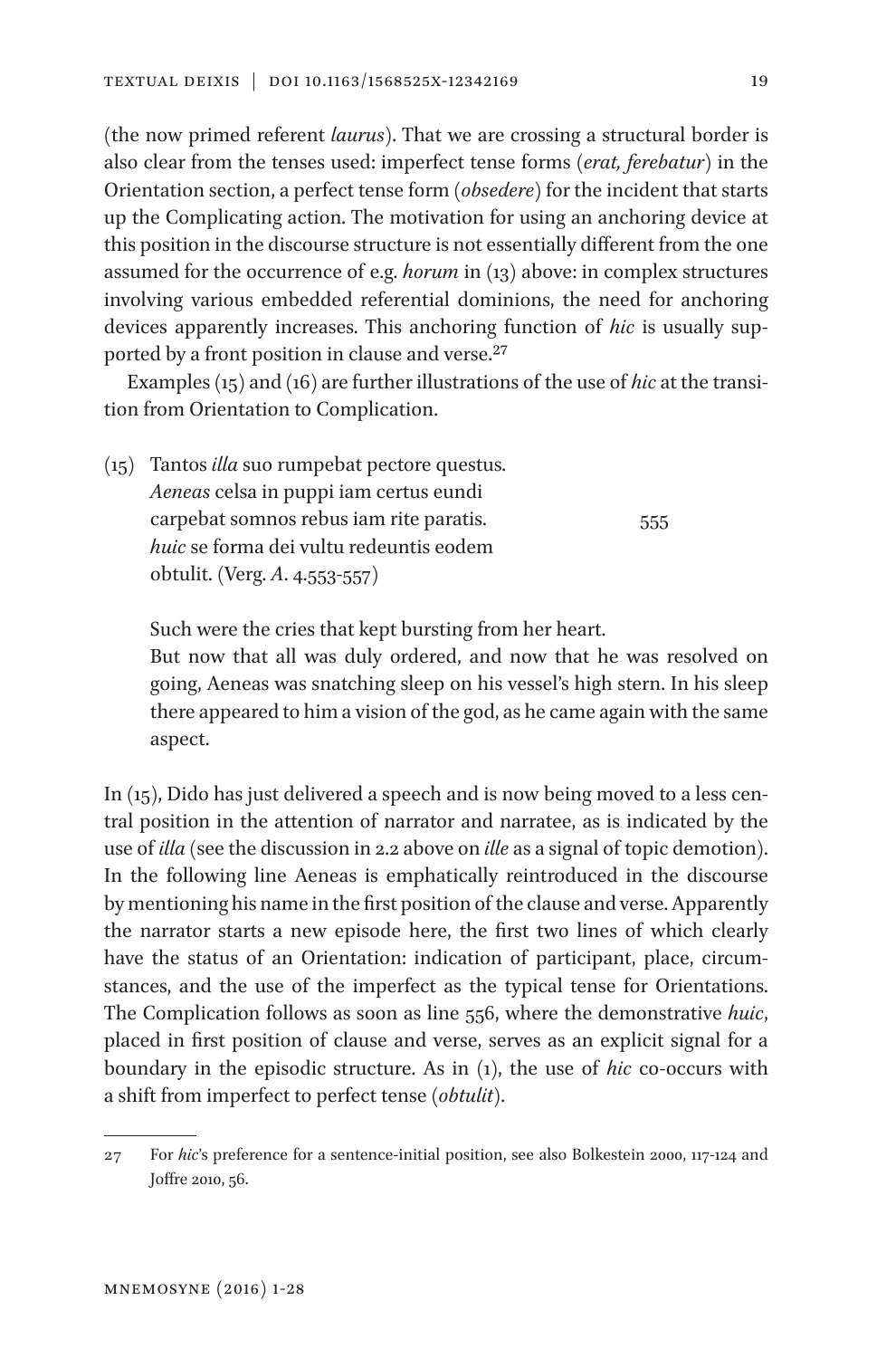Example (16) contains the famous description of Fama in book 4 of the *Aeneid*:

(16) Extemplo Libyae magnas it *Fama* per urbes, Fama, malum *qua* non aliud velocius ullum: mobilitate viget<sub> $\varnothing$ </sub> viresque adquirit<sub> $\varnothing$ </sub> eundo, 175 parva metu primo, mox sese attollit<sub> $\varnothing$ </sub> in auras ingreditur<sub> $\varnothing$ </sub> que solo et caput inter nubila condit<sub> $\varnothing$ </sub>. *illam* Terra parens ira inritata deorum extremam, ut perhibent, Coeo Enceladoque sororem progenuit . . 180 (*9 lines with a description of Fama's appearance and nature; references to Fama by means of zero expressions and actual present tense forms*) *haec* tum multiplici populos sermone replebat gaudens, et pariter facta atque infecta canebat. 190 (Verg. *A.* 4.173-190)

At once *Rumour* runs through Libya's great cities—Rumour the swiftest of all evils. Speeds lends her strength, and she wins vigour as she goes; small at first through fear, soon she mounts up to heaven, and walks the ground with head hidden in the clouds. *Her*, 'tis said, Mother Earth, provoked to anger against the gods, brought forth last, as sister to Coeus and Enceladus . . . (*9 lines with a description of Fama's appearance and nature; references to Fama by means of zero expressions and actual present tense forms*) Now exulting in manifold gossip, *she* filled the nations and sang alike of fact and falsehood.

In (16) a new episode starts with the priming of a new referent, personified *Fama* (Rumour). Again, this priming (in the Orientation section) is quite elaborate and takes up as many as 17 lines, in which the narrative proper is temporarily suspended and the narrator even swaps the narrative discourse mode for an information mode with actual present tense forms. Like in example (1), the Orientation section has a complex internal structure, with a prototypical referential chain in which a full NP (*Fama*) is subsequently followed by an anaphoric pronoun (the relative *qua*) and a number of zero references, only once interrupted by a form of *ille* for indicating a (temporary) topic shift in line 178. The occurrence of *haec* in line 189 (again at the first position of clause and verse) is a strong signal that we are leaving the Orientation stage and now finally enter a Complication. The adverb *tum* ('then') and the use of past tenses after a series of actual present tenses are other signs of the occurrence of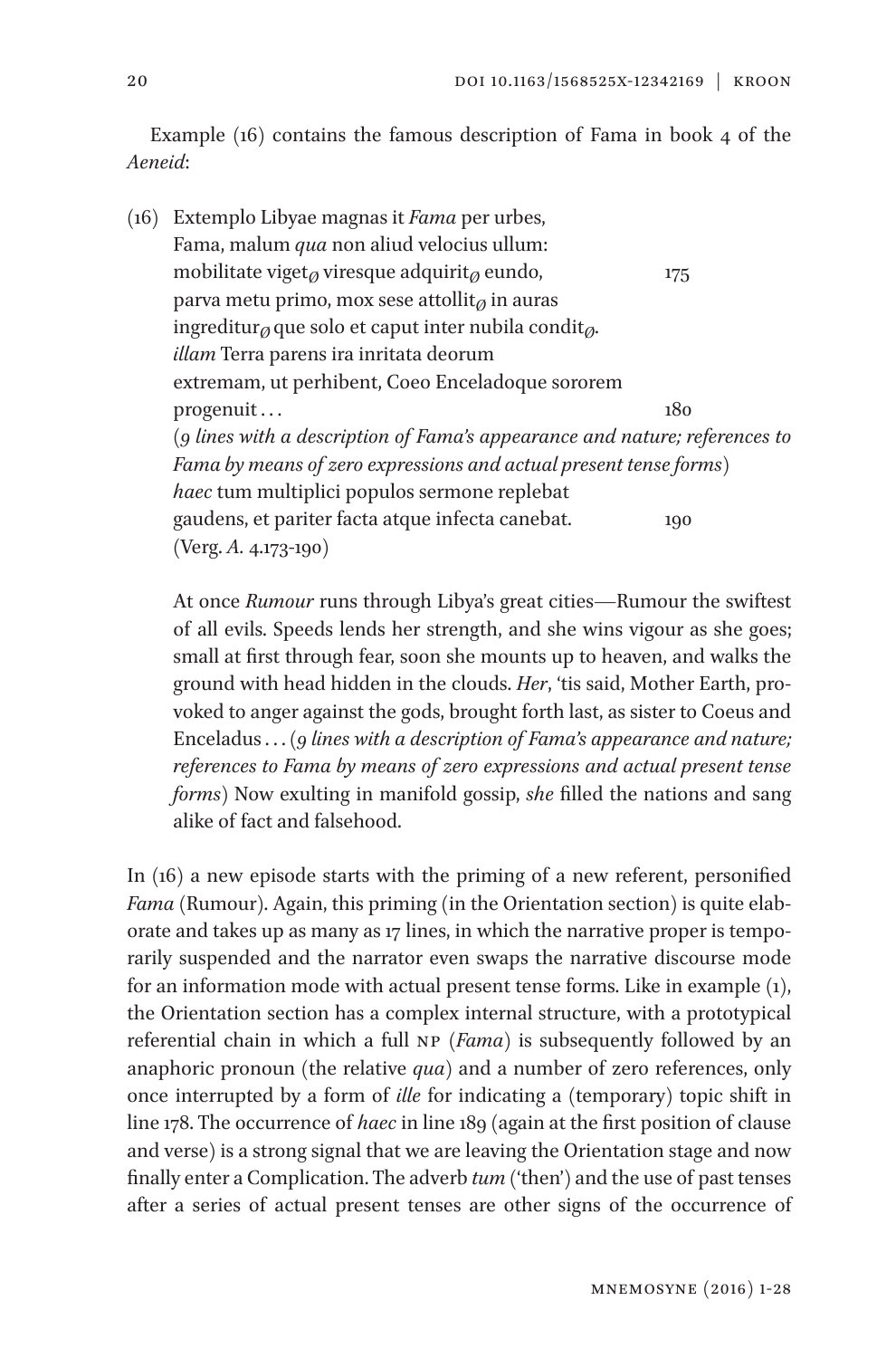a major boundary in the episodic structure: after an elaborate priming of the referent Fama, which even took us temporarily out of the story world proper, the use of *haec* invites us to re-enter this story world, and to anchor the upcoming information in the now elaborately updated discourse representation of Fama.

Although the transition from an Orientation to a Complication appears to be a quite natural habitat for anaphoric *hic* in my epic corpus,<sup>28</sup> it is not excluded at other boundaries in the narrative structure, as can be seen in example (17), taken from the episode of the death of Priam in book 2 of the *Aeneid*. Here, the use of *hic* (adnominally used in the word group *haec finis*) accompanies the transition from the Conflict of the episode to a Coda-like section, the latter of which nicely counterbalances the Abstract section at the beginning of the episode *( forsitan et Priami fuerint quae fata requires*, 'perchance, too, thou mayst inquire what was Priam's fate', *A.* 2.506).

(17)  . . . hoc dicens altaria ad ipsa trementem 550 traxit et in multo lapsantem sanguine nati, implicuitque comam laeva, dextraque coruscum extulit ac lateri capulo tenus abdidit ensem. *haec finis* Priami fatorum, *hic exitus* illum sorte tulit Troiam incensam et prolapsa videntem 555 Pergama, tot quondam populis terrisque superbum regnatorem Asiae. (Verg. *A.* 2.550-557)

So saying, to the very altar stones he drew him, trembling and slipping in his son's streaming blood, and wound his left hand in his hair, while with the right he raised high the flashing sword and buried it to the hilt in his side. *Such was the close* of Priam's fortunes; *such the doom* that by fate befell him—to see Troy in flames and Pergamus laid low, he who was once lord of so many tribes and lands, the monarch of Asia.

By using a form of *hic* in combination with a 'summarizing' abstract noun *( finis, exitus*), the narrator reinstalls in discourse memory the representation of the entire preceding episode (the entire mental construct), for reasons of wrapping up and providing his personal evaluation of the events. This seems also to be the case in (18), which cannot be described in terms of a transition from Conflict to Resolution/Coda (or some other transition between the elements

<sup>28</sup> The Ovid sample also contains a number of examples of anaphoric *hic* after an elaborate priming of the referent in the preceding context. An example is Ov. *Met.* 8.451-461.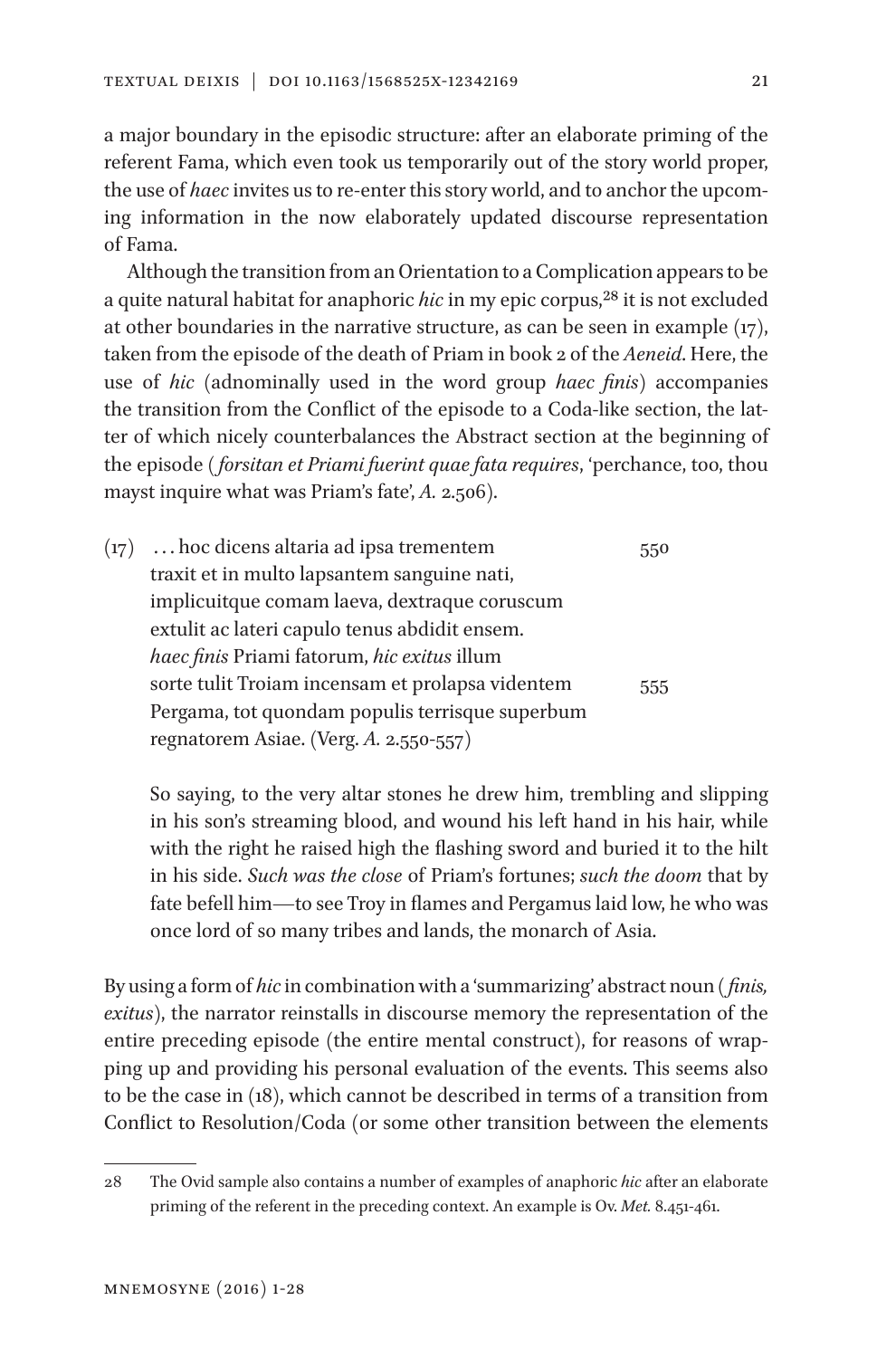of a prototypical episodic structure), but in which we can still observe a clear boundary in the narrative structure, marked by a form of *hic* in a front position of the clause and verse:29

(18) (*Sinon has just finished his speech*) *His lacrimis* vitam damus et miserescimus ultro. (Verg. *A*. 2.145)

To these tears we grant life and pity him besides.

With *his lacrimis* Sinon's entire speech is wrapped up and given a 'summarizing' label under which it can now be stored in discourse memory. Such labels may be merely a summary (cf. an expression like *his dictis*, 'by these words'), but, as here, may also convey a subjective interpretation or evaluation of the narrator. As a whole the word group serves as the anchor on the basis of which a new discourse representation can be built.30

This type of resumptive, recapitulating function of *hic*, which is typical of its adnominal use, has also been discussed by Bolkestein 2000, 121-122, who draws attention to the fact that the anaphoric pronouns *is* and *qui* in her sample, as well as the demonstrative *ille*, are notoriously lacking in this function. Absolute ablative constructions of the type *his dictis* ('these words said') or other participle constructions (e.g. *hoc dicens*, 'this saying'; see example (17) above, 550) work in the same way.<sup>31</sup> An example is  $(19)$ :

(19) (*after having narrated a sailing race and the distribution of prizes, the narrator starts a new episode*) *hoc* pius Aeneas *misso certamine* tendit gramineum in campum. (Verg. *A.* 5.286-287)

This contest sped, loyal Aeneas moves to a grassy plain.

<sup>29</sup> It is relevant to recall here that the *Aeneid*, in contrast to Ovid's *Metamorphoses*, is not structured as a concatenation of individual episodes, each displaying some sort of prototypical structure as discussed here. Although such embedded episodes with a more or less prototypical structure do occur (e.g. the episode of Priam's death in book 2, or the episode of Nisus and Euryalus in book 9), most of the text consists of subsequent complications with intermittent reorientations, evaluations, embedded speeches, etcetera.

<sup>30</sup> Some random other examples are 4.456 (*hoc visum*); 5.596 (*hunc morem cursus atque haec certamina*).

<sup>31</sup> For the use of *hic* in absolute ablative constructions, see Bolkestein 2002.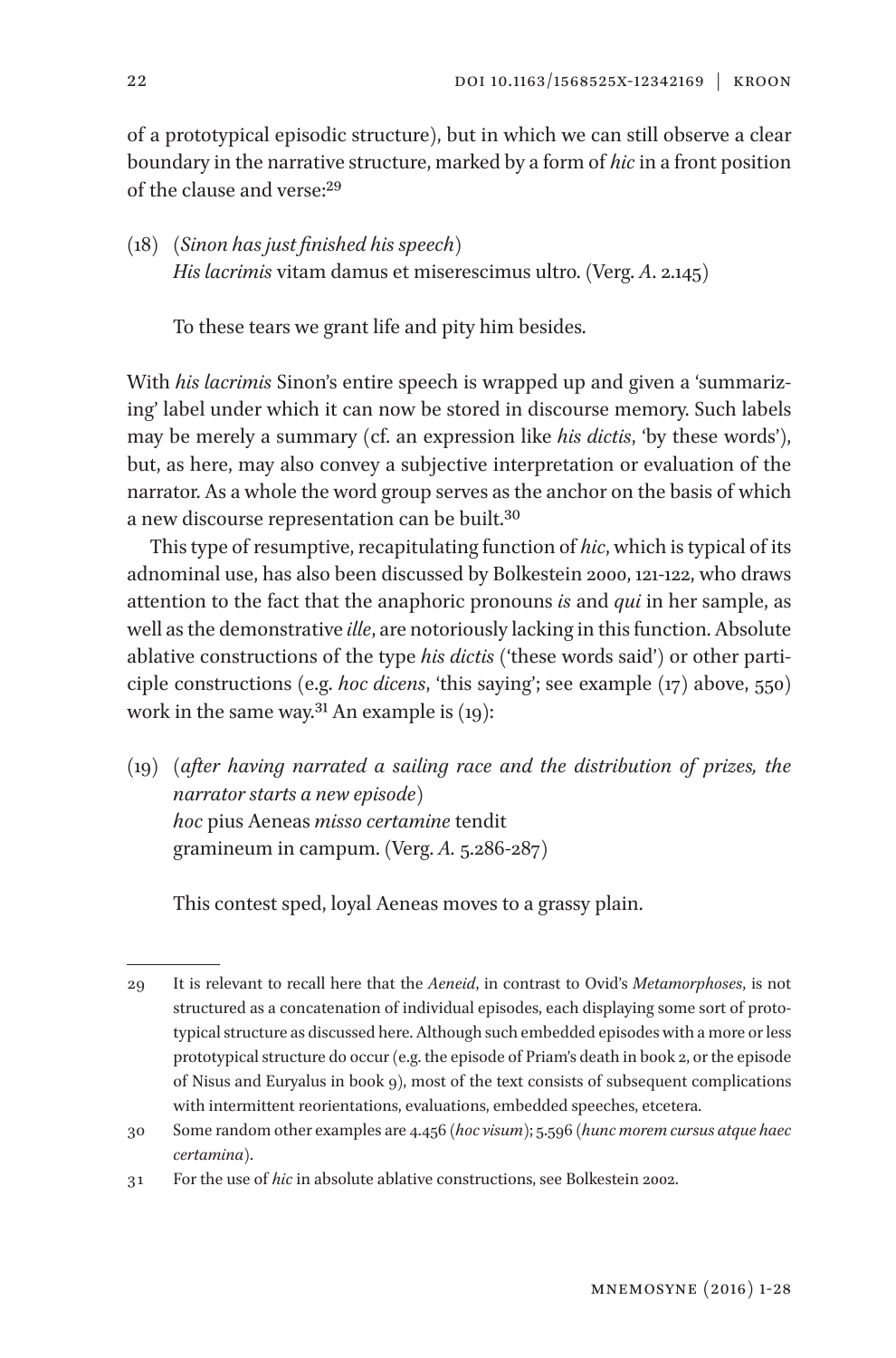#### **4 The Use of** *hic* **in Narrative Texts:** *reculer pour mieux sauter*

In this article, I undertook to demonstrate how recent developments in the field of (cognitive) discourse linguistics can be of use in furthering our understanding of the Latin system of anaphoric reference, and of referential choice in actual discourse situations, concentrating on the 'anaphoric' use of the demonstrative *hic* in Virgil's *Aeneid*. I argued that in order to give an integrative account of the use of *hic* in this corpus, we have to do full justice to the semantic aspect of proximity of *hic*, which can also be shown to be present in its textual, anaphoric uses. This is in accordance with current cognitive linguistic theory, which regards deixis and anaphora not as mutually exclusive procedure types, but as special instances on a cline of indexical reference. In this context, the concept of anadeixis was introduced (Cornish 2010, 2011). In the case of anadeictic reference (anaphoric reference by means of demonstratives, like Latin *hic* and *ille*), the semantic deictic aspects of proximity and remoteness are to be taken as pertaining to positions in mental space, with proximal demonstratives (like Latin *hic*) pointing to a region of focal referential concern of the interlocutors, and distal demonstratives (like Latin *ille*) to a region of disfocal concern.

Starting from these theoretical assumptions, I passed, in my discussion of Latin *hic* in the *Aeneid*, from its purely deictic uses (in the transposed configurations of pseudo-simultaneous narrative, and of embedded focalization) to instances where canonical deixis borders on anadeixis. This latter group of instances involves the use of *hic* as a means to indicate that the narrator's 'camera' swerves from one item in a (physical and visible) row to the immediately following one, yielding the effect of a well-ordered and demarcated series, in which, by reinstallment of the preceding item, the next item in the list does not come as a surprise, but seems to be emphatically 'anchored' in the prior one (*hic* in catalogues). This same procedure of cognitive anchoring, with the same effect of emphatic compartmentalization of the information, can also be observed outside the context of real catalogues, whenever the narrator feels the need to explicitly dose and segment the information, in contexts of apparent *continuity* of the information. The *hic*-anaphor resumes the current state of the discourse representation (i.e. the information in the region of current focal concern of the interlocutors), and, as such, serves as a consolidation in order to make a new informational jump forwards: a communicative strategy which I would like to refer to as *reculer pour mieux sauter*.

This procedure of *reculer pour mieux sauter* may obtain at a quite local level of the text (even within the boundaries of a grammatical sentence,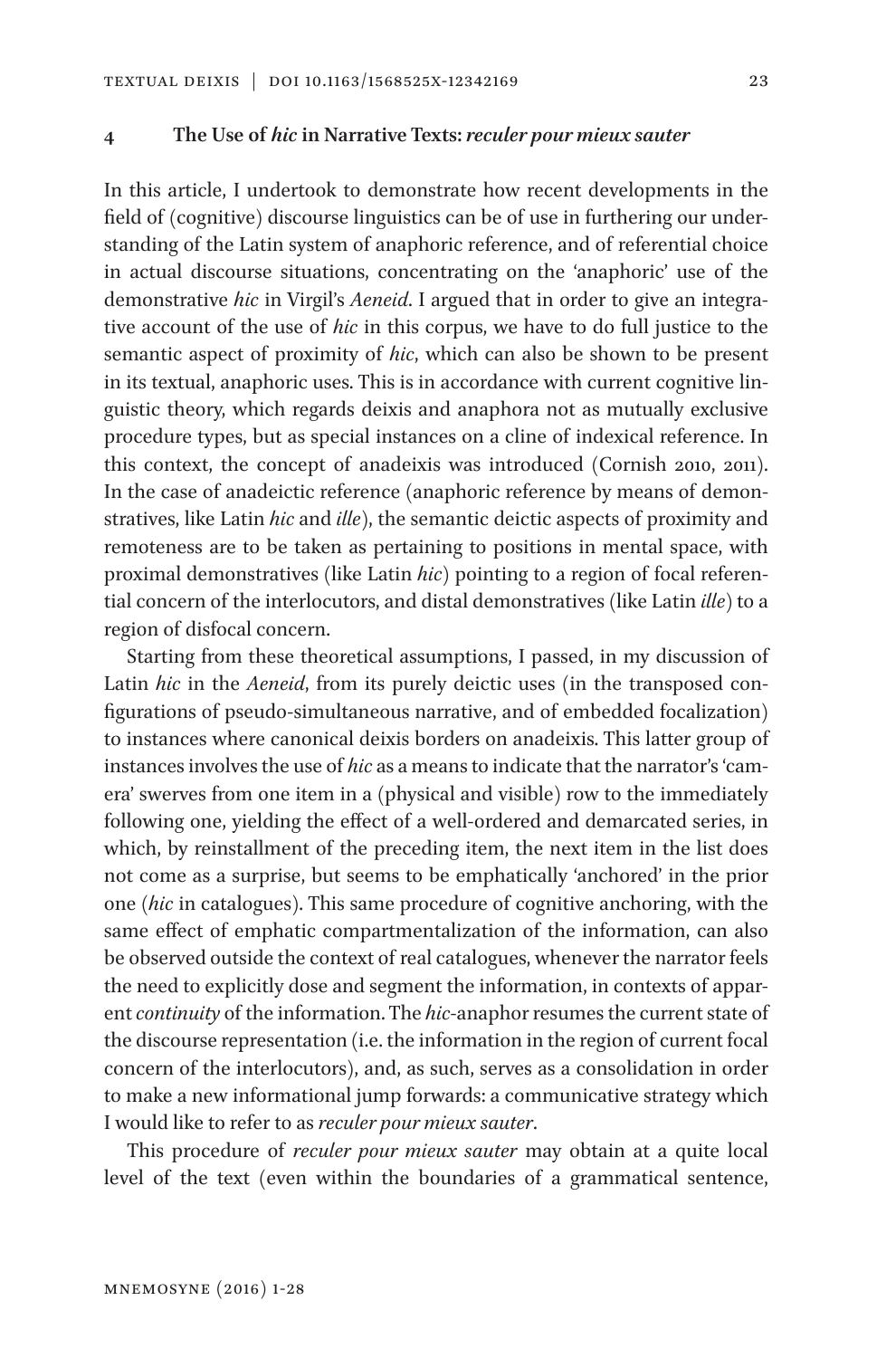cf. examples (13) and (14)) or at a global level of the text, at major boundaries in the discourse structure. In the final section of the article I discussed a number of examples where *hic* is found as a consolidating and summarizing device at major boundaries in the episodic structure (e.g. from Orientation to Complication), or at major shifts in the mode of presentation (e.g. from narrative to comment, or from information to narrative). In all these instances *hic* occupies a fronted position in the clause and verse and seems to serve as a beacon for canalizing the incoming new information.32 By tracing the forms of *hic* in the text, it appears to be possible to identify the major structural knots in the discourse organization.

In this article I have not addressed the issue of the interchangeability of *hic* and the canonical anaphoric pronoun *is*, the latter of which is not used frequently in the *Aeneid* (cf. note 17). On the basis of earlier research on other Latin authors, for instance de Jong 1996 and Bolkestein 2000, we might, however, hypothesize that forms of *is* are used when the anaphoric reference obtains within one and the same referential dominion, whereas *hic* preferably occurs at the transition to another referential dominion.33 In examples like (20) below it might therefore be impossible to replace *hos* in 372 by *eos*, considering that in the clause starting with *cum procul* we return from a digression (lines 367-371, demarcated as such by the adverb *interea* and the use of the imperfect tense) to the main story line of the events of Nisus and Euryalus, whom we left in line 366, but who in line 372 are resumed in the discourse by means of *hos*.

<sup>32</sup> For a comparable observation with regard to Latin historiography, see Joffre 2010, 571: "En tête de phrase, notamment chez les historiens, *hic* souligne la linearité et la rigueur du récit: il pose comme points de depart, fondements du nouveau propos les idées qui viennent d'être développées dans ce qui précède: il contribue ainsi à donner l'impression que le récit progresse sans digression, sans heurt et sans rupture".

<sup>33</sup> An exception to this tendency seems to be formed by the use of *is* in the nom. masc. sing., which is quite often found at the boundary of referential domains (9 instances in my sample, most of them in the form *isque*). See e.g. *A*. 6.684: [Orientation] *pater Anchises . . . lustrabat . . .recensebat . . .* [complication] *Isque ubi. . . . vidit Aeneam*, [*dicit*]. The use of the nom. masc. sing. *hic*, by contrast, is relatively rare in this position: in books 2, 4, 5, and 6 there are only two pronominal instances of the nominative form *hic*: the contrastive pair *hic . . . ille* discussed in example (7), and *A*. 4.198. One explanation might be that the use of a demonstrative expression type to draw attention to a continued subject would be a kind of overkill, even at major boundaries in the discourse structure. Note that in *A*. 4.198 *hic* continues a non-subject.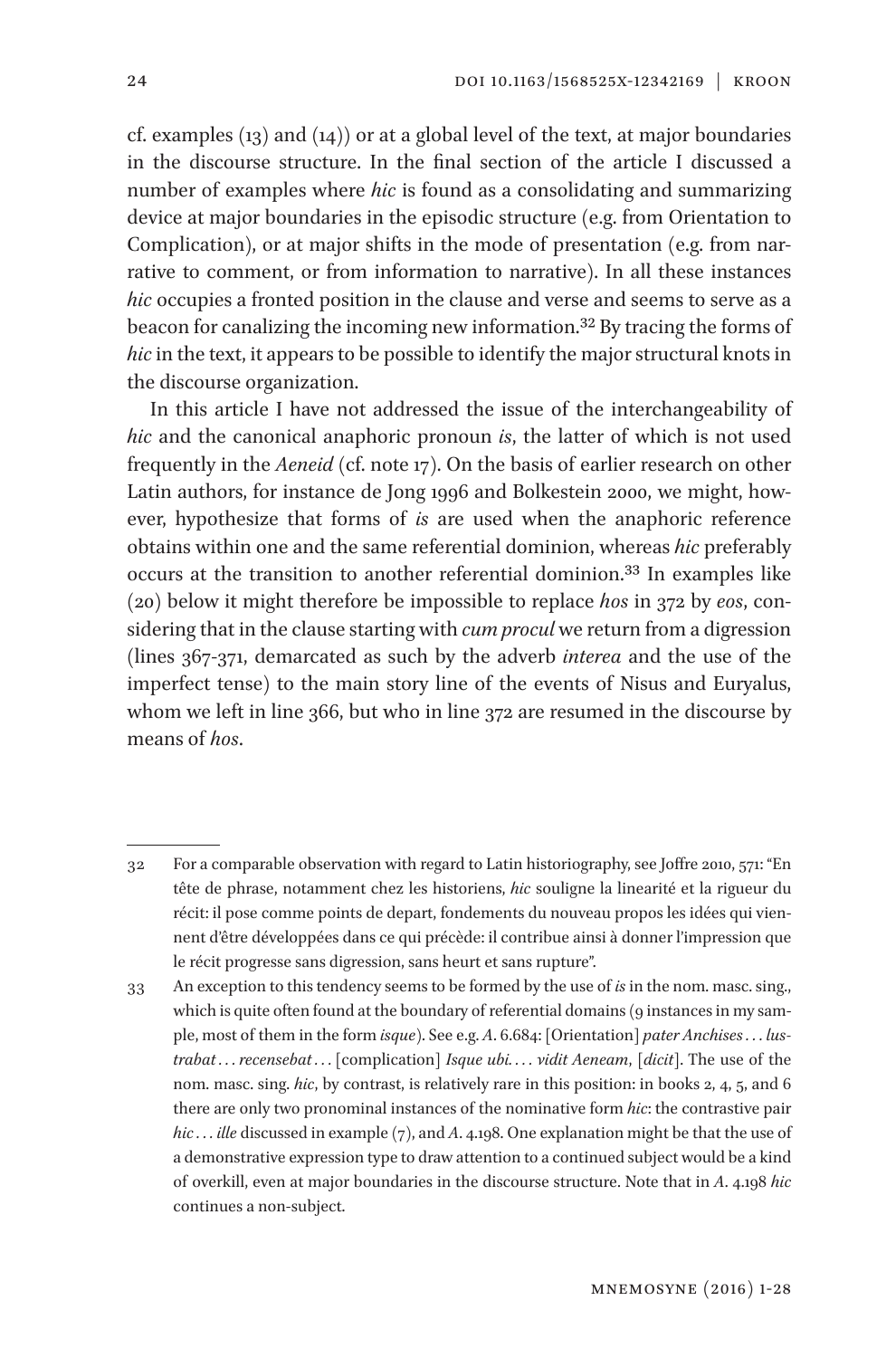(20)  . . . excedunt castris et tuta capessunt. interea praemissi equites ex urbe Latina, cetera dum legio campis instructa moratur, ibant et Turno regi responsa ferebant, ter centum, scutati omnes, Volcente magistro. 370 iamque propinquabant castris murosque subibant cum procul *hos* laevo flectentis limite cernunt. (Verg. *A.* 9.366-372)

They leave the camp and make for safety. Meanwhile horsemen, sent forward from the Latin city, while the rest of the force halts drawn up on the plain, came bringing a reply to king Turnus—three hundred, all bearing shields, with Volcens as leader. And now they were nearing the camp and coming under the wall, when at a distance they see *the two* turning away by a pathway to the left.

The use of *eos* instead of *hos* would have been felt here by the reader as an instruction to seek the intended referent within the confines of the same referential dominion (the digression section), wrongly leading to the identification of the referent of *eos* with the subject of the immediately preceding sentence (Volcens and his horsemen). The choice of *hos* here implies a consolidation of the referents Nisus and Euryalus, who apparently—as we retrospectively have to conclude as readers—have never been removed from the region of focal concern.

Although in (20) *hos* appears to be the most natural choice, and *eos* (and also *illos*) would be highly unlikely in the particular discourse constellation involved, it has to be emphasized that we are still dealing here with a narratorial choice, and not with a grammatical rule. The choice of *hic* (instead of e.g. a form of *is* or another referential expression) may be the outcome of a variety of discourse motivations and constellations, and can never be predicted, only, at best, explained.

I finally want to emphasize that I in no way want to pretend that the observations in this article are all entirely new: many of them have been made earlier, in the context of other authors and genres, and as the result of other research questions. I do hope, however, that the integrative account presented here may contribute to a better understanding, not only of how anadeictic reference (and especially anadeictic *hic*) works in Latin, but also, in a more general way, how coherent and communicatively effective discourse is construed.<sup>34</sup>

<sup>34</sup> The research for this article was conducted both within the context of the NWOfunded research programme *Ancient War Narrative. A Combined Discourse-Linguistic and*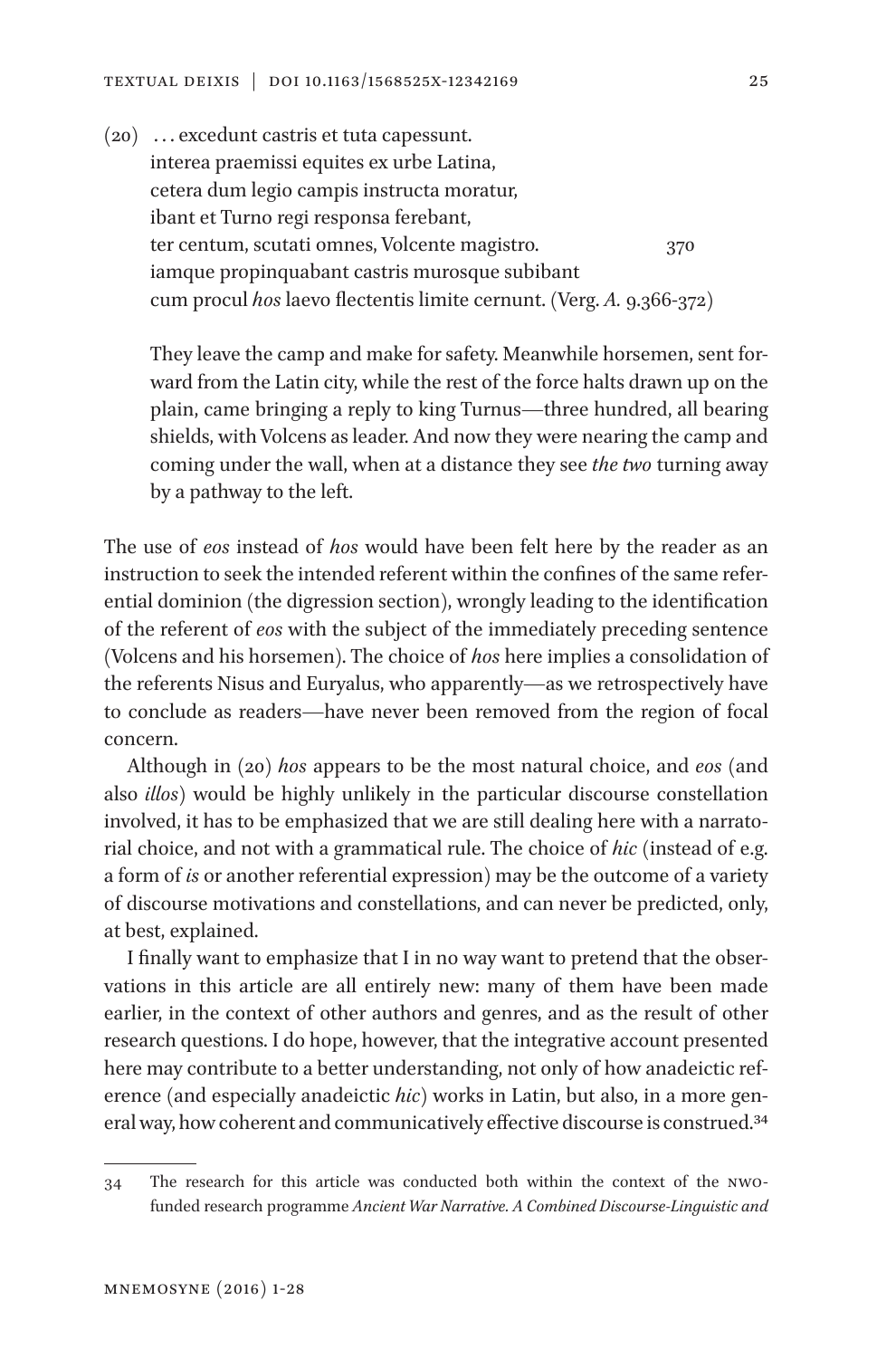#### **Bibliography**

- Adema, S.M. 2005. *The Tense of Speech Indications in Vergil's* Aeneid, in: Calboli, G. (ed.) *Latina Lingua!* (Roma), 419-431
	- ――― 2007. *Discourse Modes and Bases in Vergil's* Aeneid, in: Allan, R.J., Buijs, M. (eds.) *The Language of Literature*. *Linguistic Approaches to Classical Texts* (Leiden), 42-64
	- ――― 2008. *Discourse Modes and Bases. A Study of the Use of Tenses in Vergil's* Aeneid (Diss. VU Amsterdam)
- Allan, R.J. 2009. *Towards a Typology of the Narrative Modes in Ancient Greek. Text Types and Narrative Structure in Euripidean Messenger Speeches*, in: Bakker, S., Wakker, G. (eds.) *Discourse Cohesion in Ancient Greek* (Leiden), 171-203

――― 2014. *Changing the Topic*. *Topic Position in Ancient Greek Word Order*, Mnemosyne 67.2, 181-213

Ariel, M. 1990. *Accessing Noun-Phrase Antecedents* (London)

――― 2001. *Accessibility Theory. An Overview*, in: Sanders, T., Schilperoord, J., Spooren, W. (eds.) *Text Representation. Linguistic and Psycholinguistic Aspects* (Amsterdam/Philadelphia), 29-87

- Axelson, B. 1945. *Unpoetische Wörter. Ein Beitrag zur Kenntnis der lateinischen Dichtersprache* (Lund)
- Bakker, E.J. 2010. *Pragmatics. Speech and Text*, in: Bakker, E.J. (ed.) *Blackwell's Companion to the Ancient Greek Language* (Malden), 151-167
- Bolkestein, A.M. 2000. *Discourse Organization and Anaphora in Latin*, in: Herring, S. *et al.* (eds.) *Textual Parameters in Older Languages* (Amsterdam/Philadelphia), 107-137

――― 2002. *Resumptive Ablative Absolute Phrase in Latin*, in: Shalev, D., Szawicky, L. (eds.) *Donum Grammaticum. Studies in Latin and Celtic Philology and Linguistics in Honour of Hannah Rosén* (Louvain-la-Neuve), 51-63

- Brisard, F. 2002. *The English Present*, in: Brisard, F. (ed.) *Grounding. The Epistemic Footing of Deixis and Reference* (Berlin/New York), 251-297
- Bühler, K. 1990 [1934]. *Sprachtheorie* (Jena)

――― 1982. *The Deictic Field of Language and Deictic Words*, in: Jarvella, R.J., Klein, W. (eds. and trans.) *Speech, Place, and Action* (London), 9-30 [abridged translated version of Part 2 of Bühler's *Sprachtheorie* (1990 [1934]), esp. chapters 7 and 8]

*Narratological Approach* (project 360-30-190), and the programme *Anchoring Innovation* of the Dutch National Research School in Classical Studies OIKOS (see http://www.ru.nl/ oikos/anchoring-innovation/). I wish to thank the participants of various colloquia for sharing their thoughts with me on the topic, the anonymous reviewer for his/her useful comments, and Mark Hannay for correcting my English.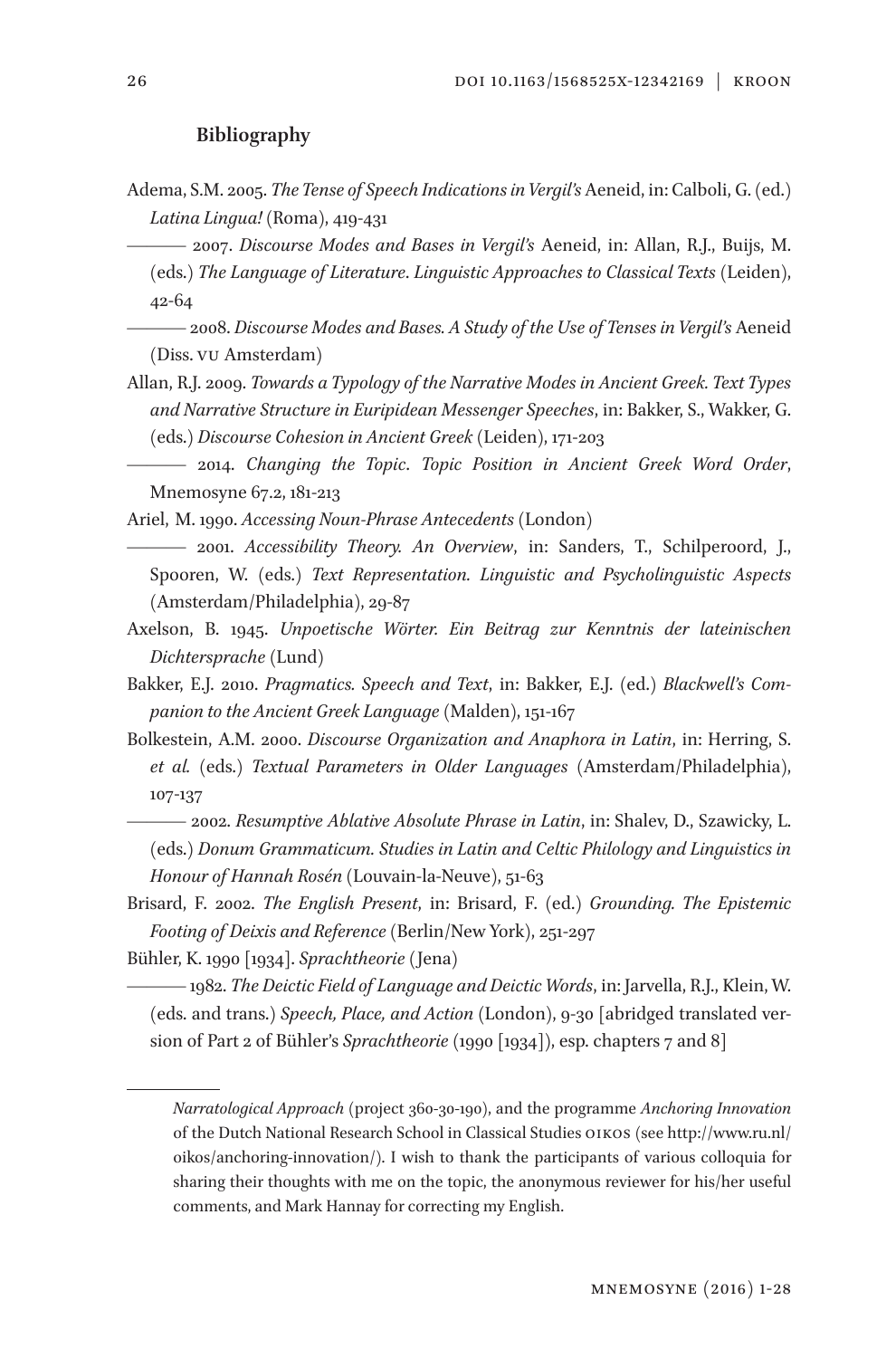- Cornish, F. 2003. *The Roles of (Written) Text and Anaphor Type Distribution in the Construction of Discourse*, Text 23.1, 1-26
	- ――― 20062. *Discourse Anaphora*, in: Brown, K. (ed.) *Encyclopedia of Language and*  Linguistics (Oxford), 631-638
	- ――― 2010. *Anaphora. Text-Based or Discourse-Dependent? Functionalist vs. Formalist Accounts*, Functions of Language 17.2, 207-241
	- ――― 2011. *'Strict' Anadeixis, Discourse Deixis and Text Structuring*, Language Sciences 33.5, 753-767
- Diessel, H. 1999. *Demonstratives. Form, Function and Grammaticalization* (Amsterdam/ Philadelphia)
- Emmott, C. 1997. *Narrative Comprehension. A Discourse Perspective* (Oxford)
- Fleischman, S. 1990. *Tense and Narrativity. From Medieval Performance to Modern Fiction* (Austin)
- Fludernik, M. 1996. *Towards a 'Natural' Narratology* (London/New York)
- ――― 2009. *An Introduction to Narratology* (London/New York)
- Fox, B. 1987. *Discourse Structure and Anaphora* (Cambridge)
- Givón, T. 1983. *Introduction*, in: Givón, T. (ed.) *Topic Continuity in Discourse. A Quantitative Cross-Language Study* (Amsterdam/Philadelphia), 5-41

――― 1993. *English Grammar II* (Amsterdam/Philadelphia)

- Himmelmann, N.P. 1996. *Demonstratives in Narrative Discourse. A Taxonomy of Universal Uses*, in: Fox, B. (ed.) *Studies in Anaphora* (Amsterdam/Philadelphia), 205-254
- Janssen, T. 2004. *Deictic Principles of Pronominals, Demonstratives, and Tenses*, in: Brisard, F. (ed.) *Grounding the Epistemic Footing of Deixis and Reference* (Berlin/New York), 151-193
- Joffre, M. 2010. *Cohérence textuelle et deixis. Le jeu* hic/ille *dans la prose latine*, in: Anreiter, P., Kienpointner, M. (eds.) *Latin Linguistics Today*. *Proceedings of 15th International Colloquium on Latin Linguistics, Innsbruck April 2008* (Innsbruck), 561-574
- de Jong, I.J.F. 1987. *Narrators and Focalizers. The Presentation of the Story in the* Iliad (Amsterdam)

――― 2014. *Narratology and Classics. A Practical Guide* (Oxford)

de Jong, J.R. 1996. *The Borderline between Deixis and Anaphora in Latin*, in: Rosén, H. (ed.) *Aspects of Latin* (Innsbruck), 499-510

Kleiber, G. 1994. *Anaphores et pronoms* (Louvain-la-Neuve)

- Kroon, C. 2007. *Discourse Modes and the Use of Tenses in Ovid's* Metamorphoses, in: Allan, R.J., Buijs, M. (eds.) *The Language of Literature. Linguistic Approaches to Classical Texts* (Leiden), 65-92
	- ――― 2009. *Text Structure and Referential Choice in Narrative. The Anaphoric Use of the Latin Demonstrative* ille, Belgian Journal of Linguistics 23, 115-131